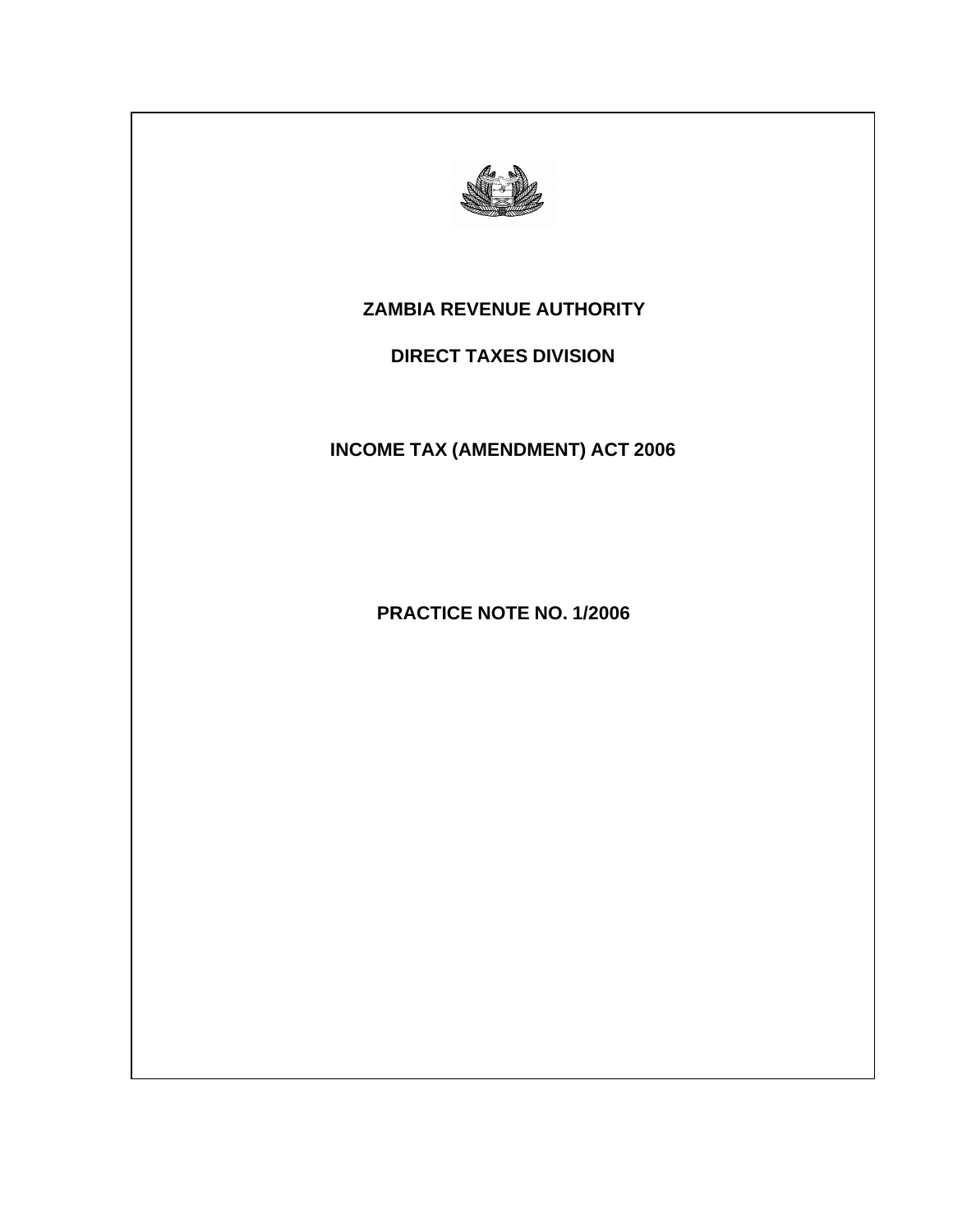# **CONTENTS**

|    |                                                                     | <b>PAGE</b> |
|----|---------------------------------------------------------------------|-------------|
| 1. | <b>GENERAL</b>                                                      | 3           |
| 2. | SUMMARY OF THE PRINCIPAL CHANGES                                    | 4           |
| 3. | <b>COMMENTARY ON THE INCOME TAX</b><br>(AMENDMENT) ACT 2006         | 7           |
| 4. | <b>COMMENTARY ON THE MINES AND MINERALS</b><br>(AMENDMENT) ACT 2006 | 17          |
| 5. | <b>OTHER MATTERS</b>                                                | 19          |
| 6. | <b>ZAMBIA REVENUE AUTHORITY -</b><br>DIRECT TAXES DIVISION OFFICES. | 28          |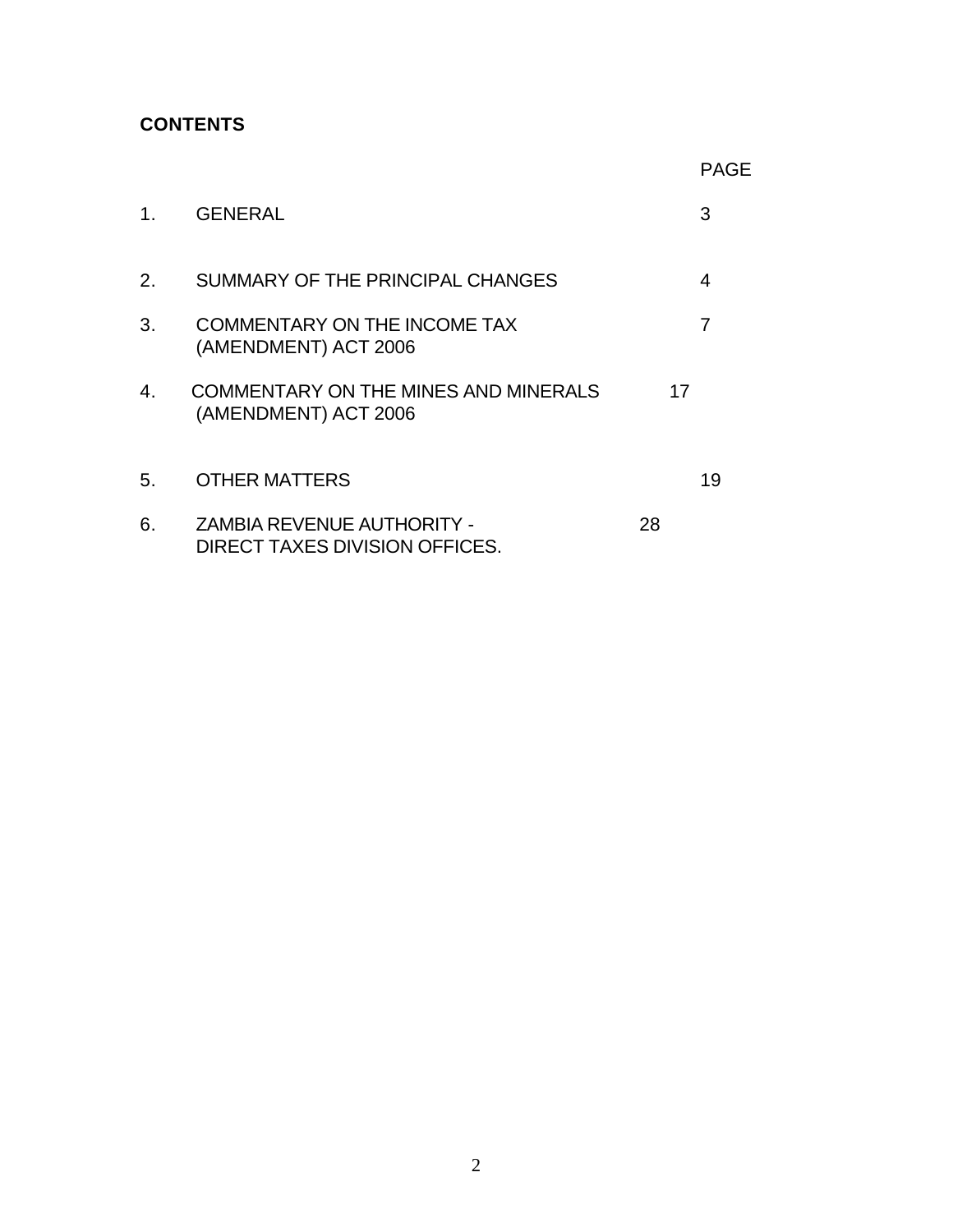### **1.0 GENERAL**

This **PRACTICE NOTE** describes the various changes introduced by the Income Tax (Amendment) Act 2006 and Mines and Minerals (Amendment) Act 2006.

The commentary is for general guidance only and is not to be taken as authority in any particular case.

The commentary is not exhaustive and does not, therefore, affect any person's right of appeal on any point concerning their liability to tax, nor does it preclude any discretionary treatment which may be allowed under the Act.

Inquiries may be made at the nearest office of the Zambia Revenue Authority, Direct Taxes Division or Advice Centres, Lusaka and Kitwe.

**COMMISSIONER-GENERAL**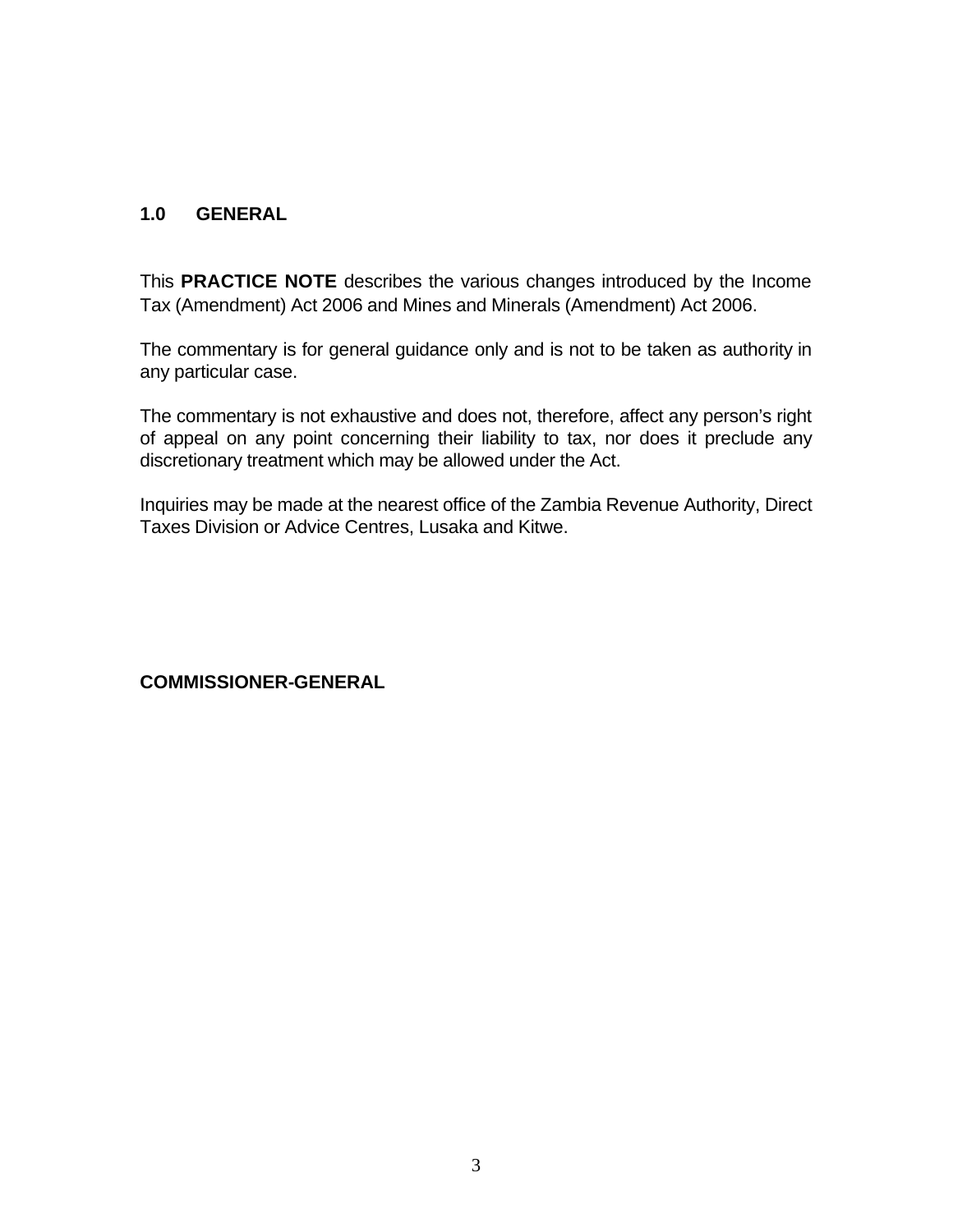# **2.0 SUMMARY OF THE PRINCIPAL CHANGES**

| Amendment<br><b>Act Clause</b> | I.T.A<br>Section | Subject                                                                                                                                                                                           | Para |
|--------------------------------|------------------|---------------------------------------------------------------------------------------------------------------------------------------------------------------------------------------------------|------|
| 1                              | 1                | Title and commencement                                                                                                                                                                            | 3.1  |
| 2                              | $\overline{2}$   | Removes the definition of former Zambia<br>Consolidated Copper Mining Company and<br>introduces a definition of "base metal"                                                                      | 3.2  |
| 3                              | 30               | <b>Substitutes</b><br>"any<br>former<br>Zambia<br>Consolidated Copper Mines" with<br>"any<br>mining company holding a large scale mining<br>licence and carrying on the mining of base<br>metals" | 3.3  |
| 4                              | 30A              | Introduces indexation of losses for any<br>company holding a large scale mining<br>licence and carrying on the mining of base<br>metals                                                           | 3.4  |
| 5                              | 33               | Provides for indexation of Capital allowances<br>for any company holding a large scale mining<br>licence and carrying on the mining of base<br>metals                                             | 3.5  |
| 6                              | 81AA             | definition<br><b>Introduces</b><br>of<br>permanent<br>a<br>establishment                                                                                                                          | 3.6  |
| 7                              | 81B              | Empowers the Minister to determine the tax<br>clearance exemption threshold.                                                                                                                      | 3.7  |
| 8                              | $1st$ Sch.       | Classifies refunds from the Environmental<br><b>Protection Fund as income</b>                                                                                                                     | 3.8  |
| 9                              | $2^{nd}$ Sch     | Incorporates income tax incentives provided<br>under the SEDB Act                                                                                                                                 | 3.9  |
| 10                             | $2^{nd}$ Sch     | Exempts the taxation of dividends:                                                                                                                                                                |      |
|                                |                  | i.<br>Earned by an individual<br>from<br>- a                                                                                                                                                      | 3.10 |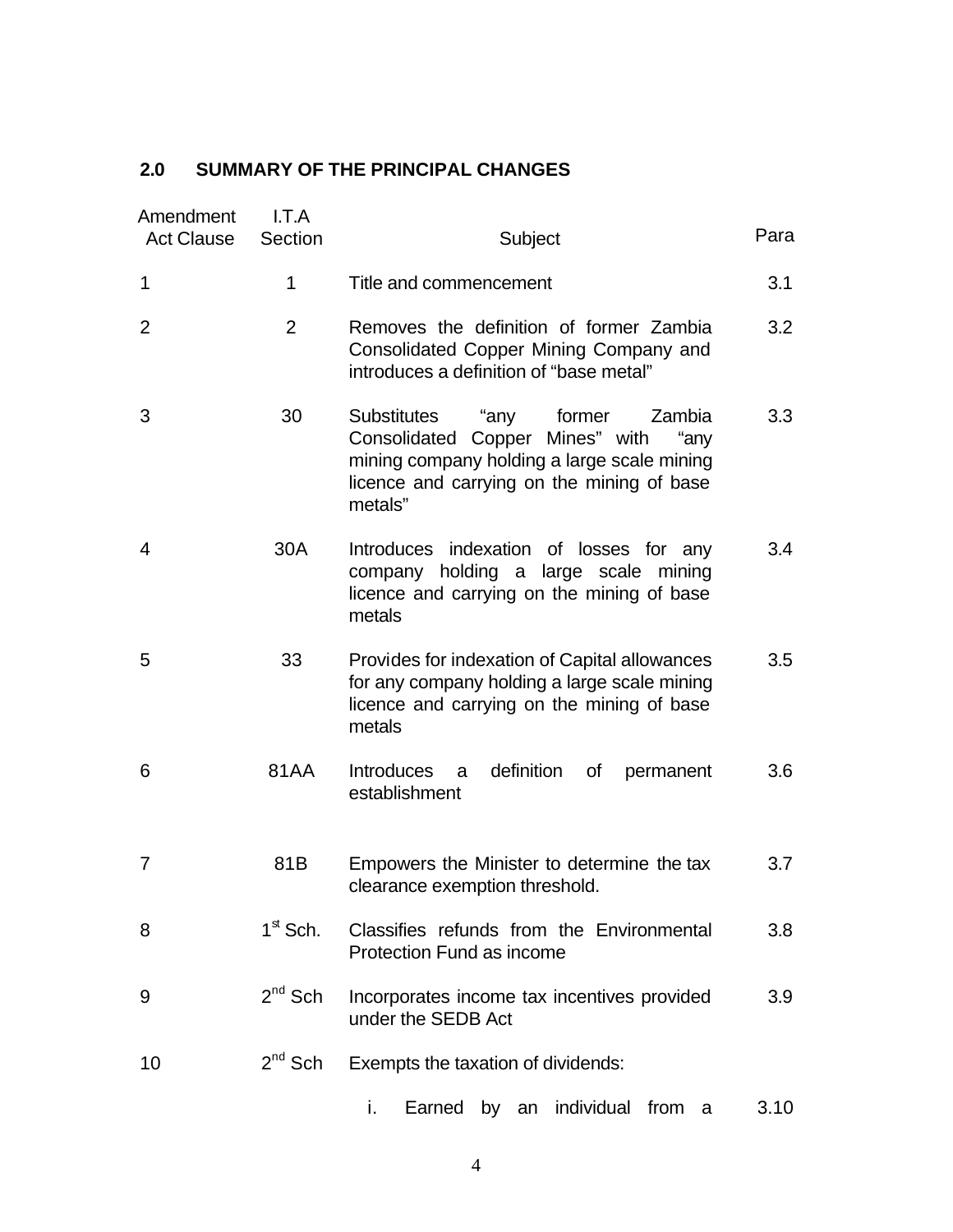# company listed on LUSE

|    |                  | ii.<br>Declared by a company assembling<br>motor vehicles, motor cycles and<br>bicycles                                                                                                                | 3.11 |
|----|------------------|--------------------------------------------------------------------------------------------------------------------------------------------------------------------------------------------------------|------|
|    |                  | Declared by companies approved<br>iii.<br>under the SEDB Act                                                                                                                                           | 3.12 |
| 11 | $5th$ Sch.       | Provides for a deduction of environmental<br>rehabilitation<br>restoration<br>and<br>costs<br>or<br>into the Environmental<br>amounts paid<br><b>Protection Fund</b>                                   | 3.13 |
| 12 | $5th$ Sch        | "any<br><b>Substitutes</b><br>former<br>Zambia<br>Consolidated Copper Mining Company" with<br>"any mining company holding a large scale<br>mining licence and carrying on the mining of<br>base metals | 3.14 |
| 13 | Charging<br>Sch. | Increases the exempt income threshold and<br>widens the tax bands                                                                                                                                      | 3.15 |
| 14 | Charging<br>Sch. | Lowers the upper tax rate for banks                                                                                                                                                                    | 3.16 |
| 15 | Charging<br>Sch. | Provides for a 25% company tax rate for any<br>company holding a large scale mining<br>licence and carrying on the mining of base<br>metals                                                            | 3.17 |
| 16 | Charging<br>Sch. | Provides for a 0% withholding tax on<br>dividends paid by any company holding a<br>large scale mining licence and carrying on<br>the mining of base metals                                             | 3.18 |
| 17 | Charging<br>Sch. | Provides for a 0% withholding tax on interest,<br>royalties or management fees paid by any<br>company holding a large scale mining<br>licence and carrying on the mining of base<br>metals             | 3.19 |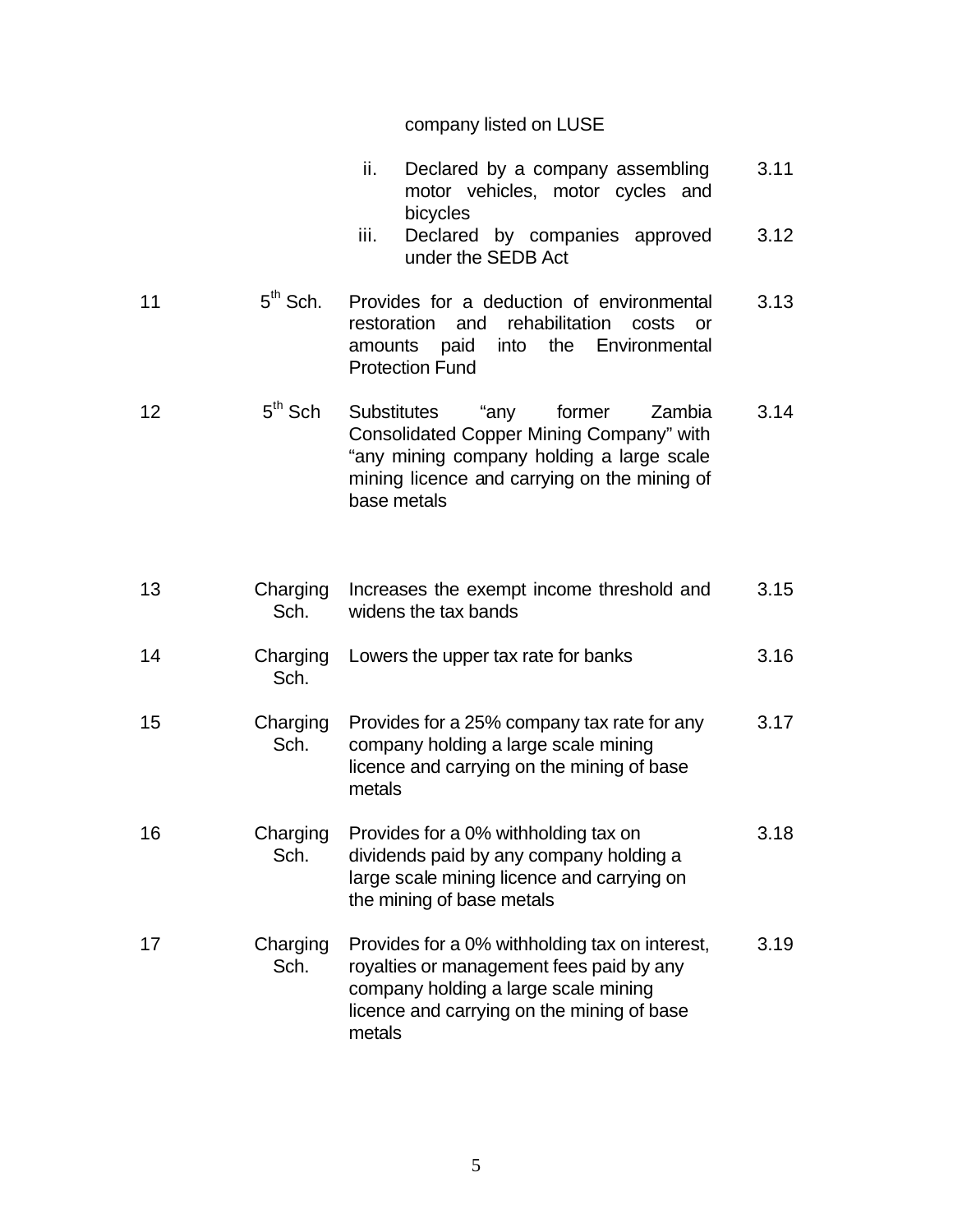| <b>Mines and</b><br><b>Minerals</b><br>Act |          |                                                                                                                                                  |     |
|--------------------------------------------|----------|--------------------------------------------------------------------------------------------------------------------------------------------------|-----|
| 18                                         | Sec 1    | Title and commencement                                                                                                                           | 4.1 |
| 19                                         | Sec 2    | Removes the definition of former Zambia<br>Consolidated Copper Mining Company and<br>introduces a definition of "base metal"                     | 4.2 |
| 20                                         | Sec 2    | Introduces the definition of Commissioner-<br>General                                                                                            | 4.3 |
| 21                                         | Sec 66   | Provides for a 0.6% mineral royalty rate for<br>any company holding a large scale mining<br>licence and carrying on the mining of base<br>metals | 4.4 |
| 22                                         | Sec 66   | Provides for the date by which mineral royalty<br>shall be paid                                                                                  | 4.5 |
| 23                                         | Sec 66 A | Specifies due date for the submission of<br>monthly mineral royalty returns                                                                      | 4.6 |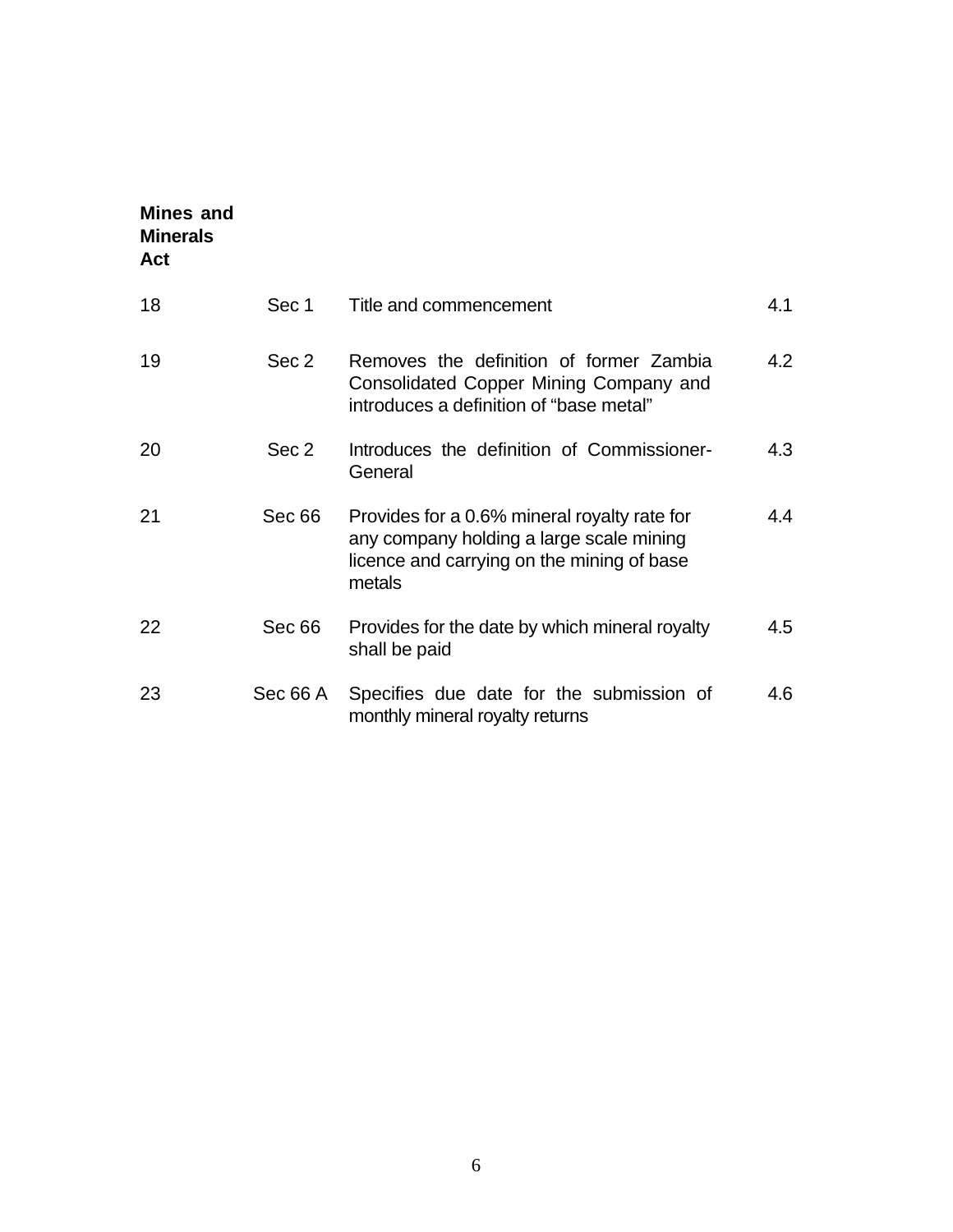# **3.0 COMMENTARY ON AMENDMENTS TO THE INCOME TAX ACT**

### **3.1 SECTION 1: TITLE AND COMMENCEMENT**

The amendments to the Income Tax Act shall come into effect on  $1<sup>st</sup>$  April 2006.

### **3.2 SECTION 2: DEFINITION**

The amendment removes the definition of " Former Zambia Consolidated Copper Mining Company" and introduces a definition of "base metal". "Base metal" means a non- precious metal that is either common or more chemically active, or both common and chemically active and includes iron, copper, nickel, aluminium, lead, zinc, tin, magnesium, cobalt, manganese, titanium, scandium, vanadium and chromium.

### **3.3 SECTION 30: CARRY FORWARD OF LOSSES**

This amendment provides for any mining company holding a large-scale mining licence issued under the Mines and Minerals Act and carrying on the mining of base metals to carry forward their losses up to a maximum of 10 years. Before this amendment, only former Zambia Consolidated copper mining companies were entitled to carry forward their losses for a maximum of 10 years.

### **3.4 SECTION 30A: INDEXATION OF LOSSES**

The amendment introduces the indexation of carried forward losses for any mining company holding a large-scale mining licence issued under the Mines and Minerals Act and carrying on the mining of base metals.

This measure allows mining companies to maintain real values of their losses carried forward by linking the loss to the exchange rate of the Kwacha to the United States Dollar.

### **INDEXATION FORMULA**

$$
\left\langle 1 + \frac{(R_2 - R_1)}{R_1} \right\rangle
$$
 x loss brought forward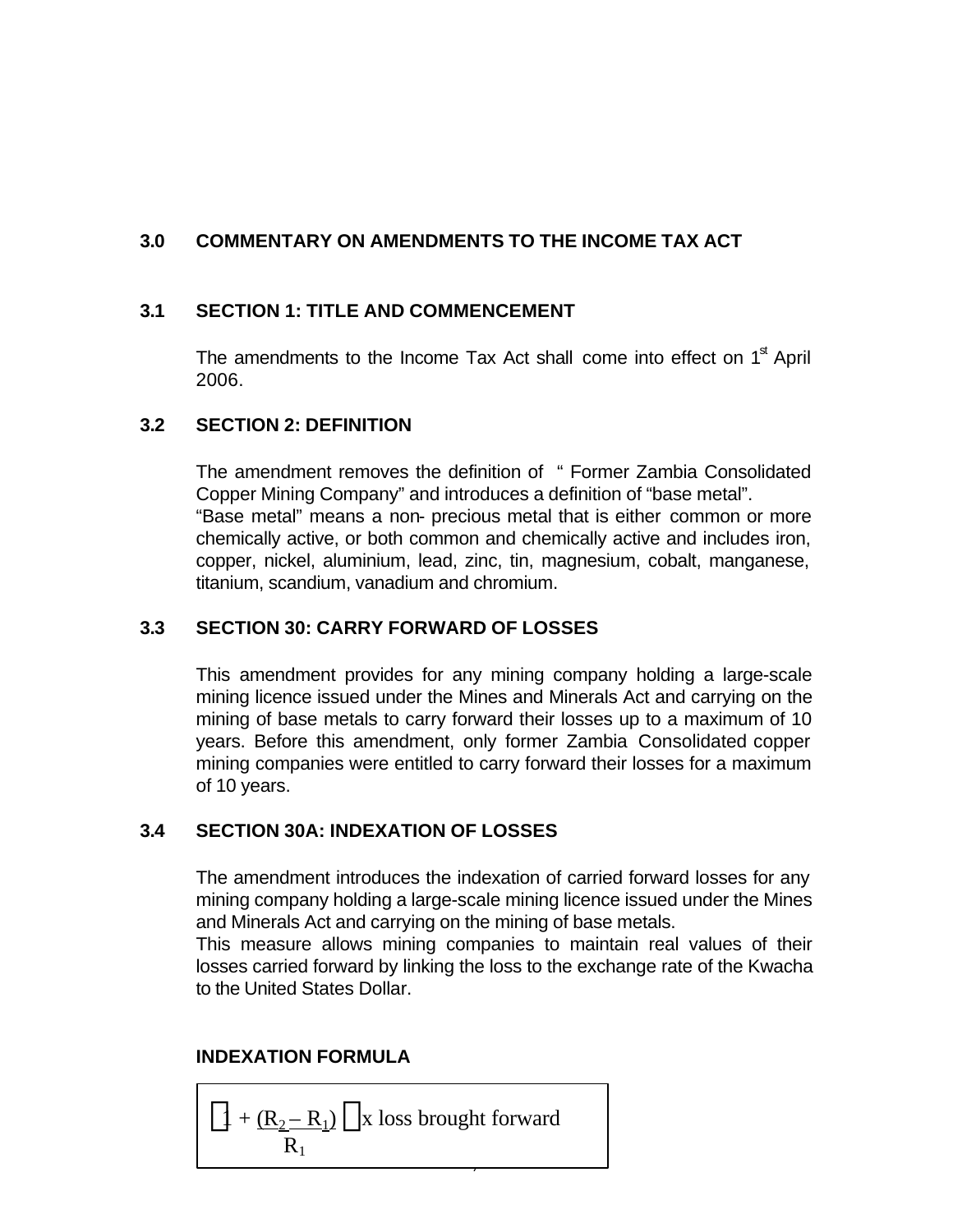Where:

 $R_1$  = The Kwacha against the United States Dollar exchange rate ruling on the last day of the preceding accounting year in which the loss is being claimed.

 $R<sub>2</sub>$  = The Kwacha against the United States Dollar exchange rate ruling on the last day of the accounting year in which the loss is being claimed.

The rate to be used for this purpose is the Bank of Zambia mid-rate at the end of the accounting period.

**Example 1:** Company A

Charge Year: 2004/2005

Accounting date:  $31<sup>st</sup>$  March

Losses carried forward K120,000,000,000

BOZ Mid rate US\$/ZMK exchange rate  $@31<sup>st</sup>$  March 2005 = K4,000

Charge Year: 2005/2006

Profit for the year =  $K20,000,000,000$ 

BOZ Mid rate US\$/ZMK exchange rate  $@31<sup>st</sup>$  March 2006 = K3,000

The loss brought forward is computed as follows;

 $\langle 1 + (3000 - 4000) \rangle$  x 120,000,000,000 = **90,000,000,000** 4000

Tax computation for 2005/2006 charge year:

| Profit        | 20,000,000,000   |
|---------------|------------------|
| Less loss b/f | 90,000,000,000   |
| Loss c/f      | (70,000,000,000) |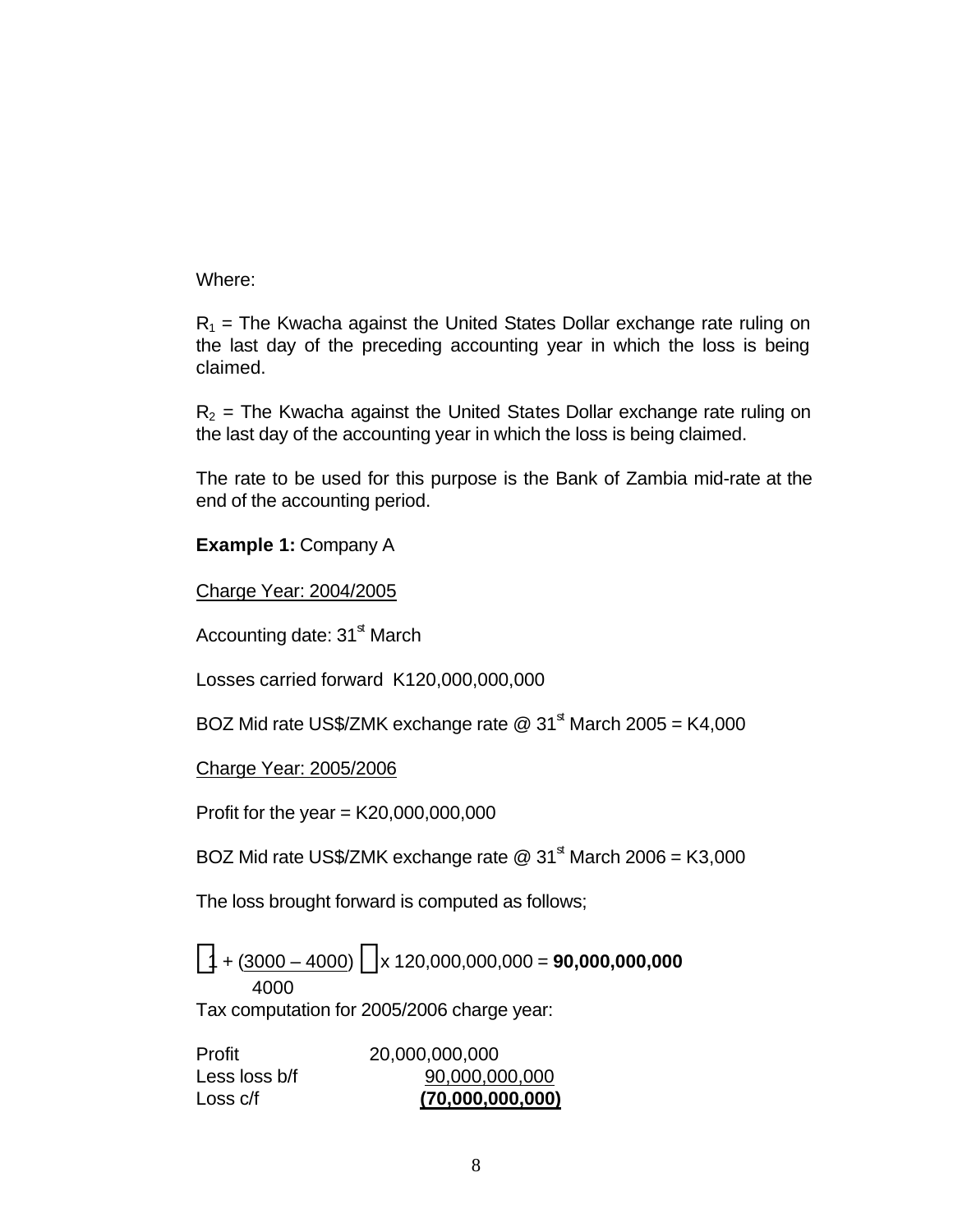### **Example 2:** Company B

Charge Year: 2004/2005

Accounting date: 31<sup>st</sup> March

Losses carried forward K120,000,000,000

BOZ Mid rate US\$/ZMK exchange rate  $@31<sup>st</sup>$  March 2005 = K2,000

Charge Year: 2005/2006

Profit for the year =  $K20,000,000,000$ 

BOZ Mid rate US\$/ZMK exchange rate  $@31^{\text{st}}$  March 2006 = K4,000

The loss brought forward is computed as follows;

 $\left\langle 1 + \left(4\underline{000} - 2000\right) \right\rangle$  x 120,000,000,000 = **240,000,000,000** 2000

Tax computation for 2005/2006 charge year:

| Profit        | 20,000,000,000    |
|---------------|-------------------|
| Less loss b/f | 240,000,000,000   |
| Loss c/f      | (220,000,000,000) |

### **3.5 SECTION 33: INDEXATION OF CAPITAL ALLOWANCES**

The amendment introduces the indexation of capital allowances for any mining company holding a large-scale mining licence issued under the Mines and Minerals Act and carrying on the mining of base metals.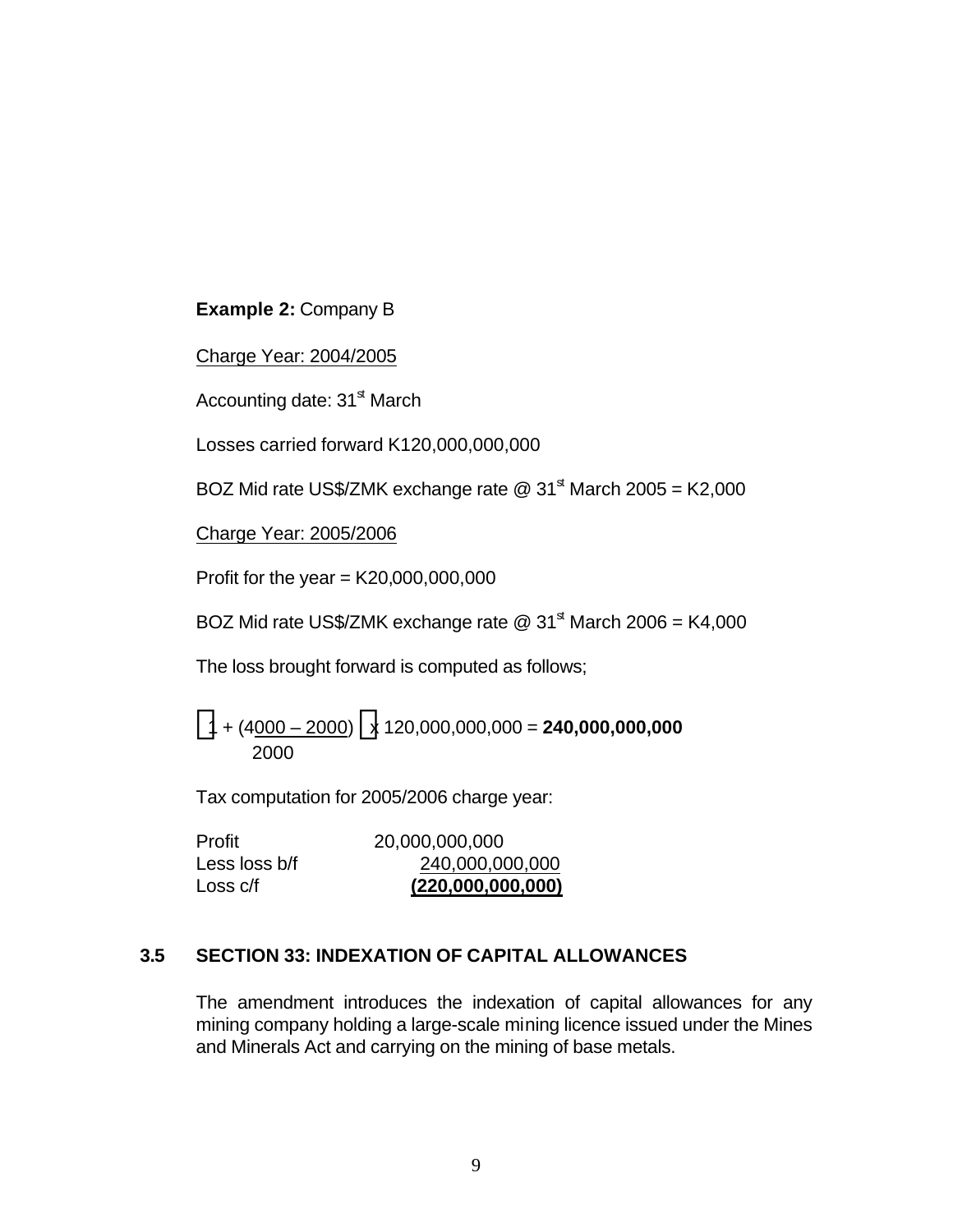This measure allows mining companies to maintain real tax values of their capital allowances by linking the allowance to the exchange rate of the Kwacha to the United States Dollar.

### **INDEXATION FORMULA**

$$
\langle 1 + \frac{(R_2 - R_1)}{R_1} \rangle
$$
x capital allowance

Where:

 $R_1$  = The Kwacha against the United States Dollar exchange rate ruling on the last day of the preceding accounting year in which the loss is being claimed.

 $R<sub>2</sub>$  = The Kwacha against the United States Dollar exchange rate ruling on the last day of the accounting year in which the loss is being claimed.

The rate to be used for this purpose is the Bank of Zambia mid-rate at the end of the accounting period.

**Example 1:** Company M

Charge Year: 2004/2005

Accounting date:  $31<sup>st</sup>$  March

Profit for the year K 50,000,000,000

BOZ Mid rate US\$/ZMK exchange rate  $\textcircled{2}$  31<sup>st</sup> March 2005 = K4,000

Cost of office equipment K10,000,000,000 (bought in the charge year)

### **Capital allowance computation**

| Cost                  | 10,000,000,000 |
|-----------------------|----------------|
| Wear and tear $@$ 25% | 2,500,000,000  |
| I.T.V                 | 7,500,000,000  |

### **Tax computation**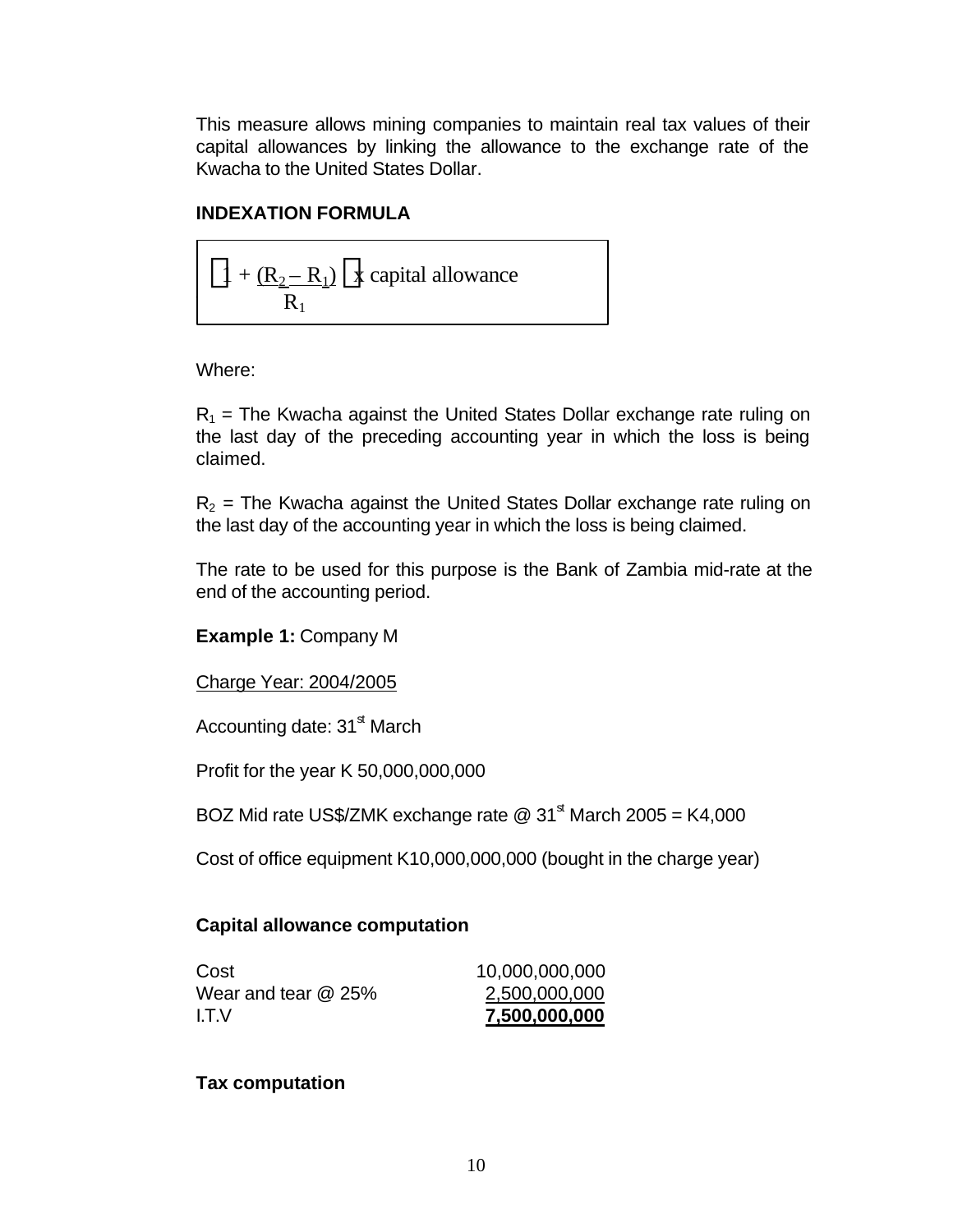Profit 50,000,000,000 Less Capital allowances 2,500,000,000 **Taxable profit 47,500,000,000**

Charge Year: 2005/2006

Profit for the year =  $K70,000,000,000$ 

BOZ Mid rate US\$/ZMK exchange rate  $@31<sup>st</sup>$  March 2006 = K3,000

#### **Capital allowance computation**

| I.T.V<br>C/t          | 5,000,000,000 |
|-----------------------|---------------|
| Wear and tear $@$ 25% | 2,500,000,000 |
| I.T.V<br>h/f          | 7,500,000,000 |

#### **Indexation of capital allowances**

 $\langle 1 + (3000 - 4000) \rangle$ x 2,500,000,000 = **1,875,000,000** 4000

### **Tax computation**

| Taxable profit          | 68,125,000,000 |
|-------------------------|----------------|
| Less capital allowances | 1,875,000,000  |
| Profit                  | 70,000,000,000 |

**Example 2:** Company N

Charge Year: 2004/2005

Accounting date:  $31<sup>st</sup>$  March

Profit for the year K 40,000,000,000

BOZ Mid rate US\$/ZMK exchange rate  $@31<sup>st</sup>$  March 2005 = K4,000

Cost of office equipment K10,000,000,000 (bought in the charge year)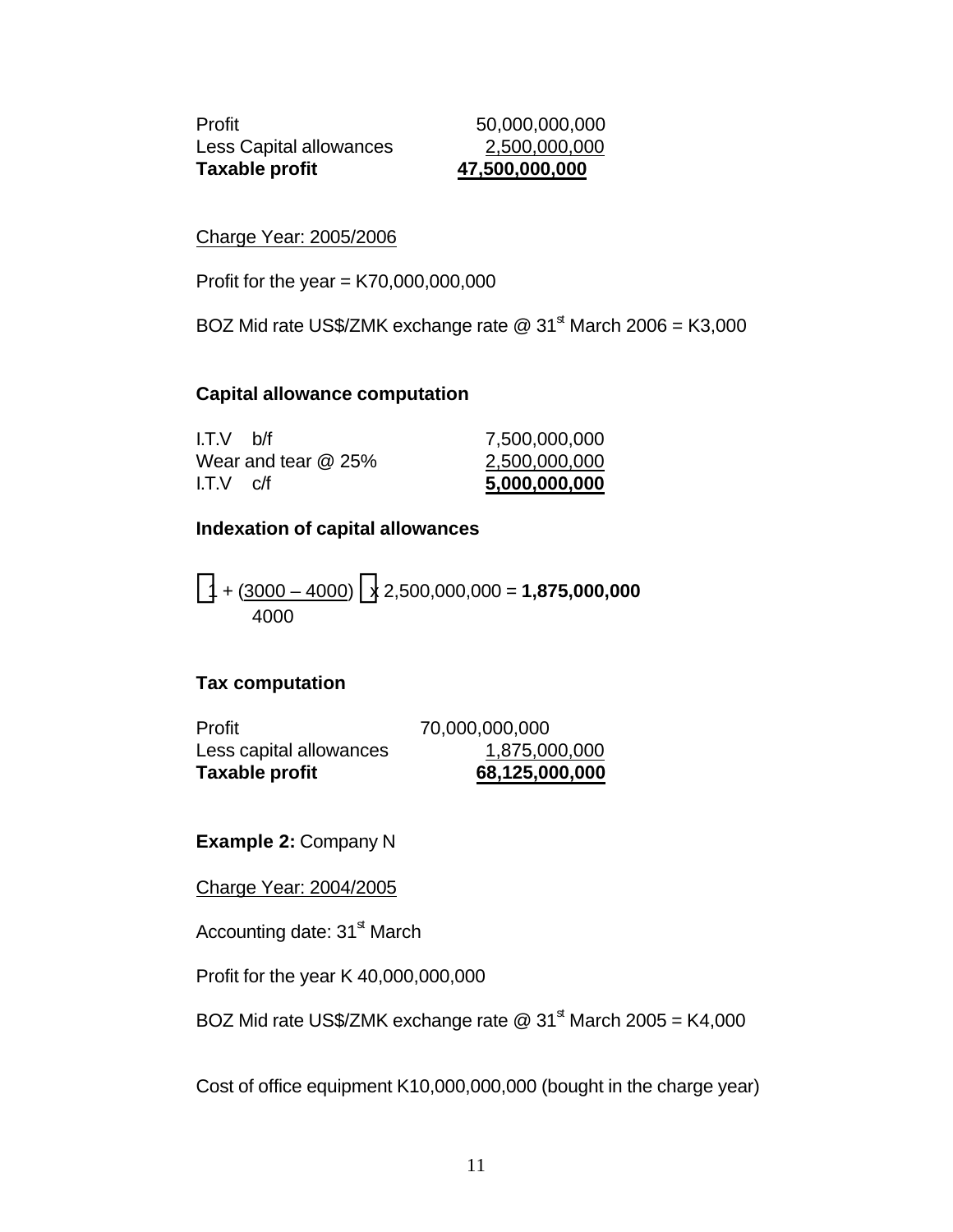#### **Capital allowance computation.**

| Cost                | 10,000,000,000 |
|---------------------|----------------|
| Wear and tear @ 25% | 2,500,000,000  |
| I.T.V               | 7,500,000,000  |

#### **Tax computation**

| Profit                         | 40,000,000,000 |
|--------------------------------|----------------|
| <b>Less Capital allowances</b> | 2,500,000,000  |
| Taxable profit                 | 37,500,000,000 |
| Charge Year: 2005/2006         |                |

Profit for the year =  $K60,000,000,000$ 

BOZ Mid rate US\$/ZMK exchange rate  $@31^{\text{st}}$  March 2006 = K5,000

#### **Capital allowance computation**

| $I.T.V$ $C/f$       | 5,000,000,000 |
|---------------------|---------------|
| Wear and tear @ 25% | 2,500,000,000 |
| I.T.V<br>h/f        | 7,500,000,000 |

### **Indexation of capital allowances**

 $\left\langle 1 + \frac{(5000 - 4000)}{2} \right\rangle$  x 2,500,000,000 = **3,125,000,000** 4000

### **Tax computation**

| Profit                  | 60,000,000,000 |
|-------------------------|----------------|
| Less capital allowances | 3,125,000,000  |
| Taxable profit          | 56,875,000,000 |

### **3.6 SECTION 81 AA: PERMANENT ESTABLISHMENT.**

The amendment introduces a definition of the term "permanent establishment" in line with the provisions of the Organisation for Economic Co-operation and Development (OECD) guidelines on international taxation.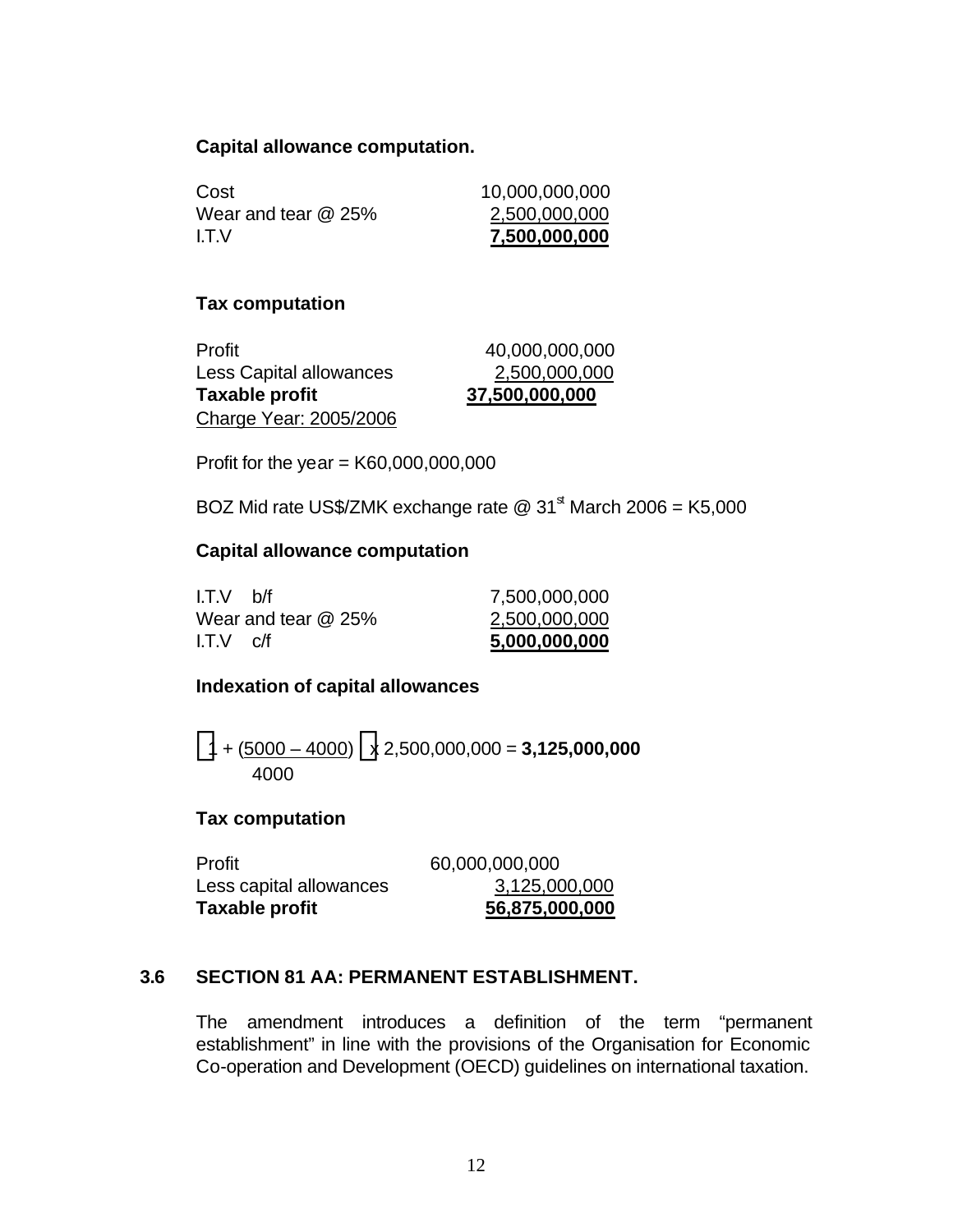### **3.7 SECTION 81B: TAX CLEARANCE EXEMPTIONS**

Section 81B of the Income Tax Act prohibits any person or partnership from transacting with any supplier of goods or services who does not have a tax clearance certificate.

The amendment has now introduced tax clearance exemption threshold as below:

- (a) Where goods or services of a value not exceeding K200,000 per transaction are supplied by a person or partnership, no tax clearance certificate shall be required.
- (b) Where agricultural products of a value not exceeding K1,500,000 per transaction are supplied by a person or partnership, no tax clearance certificate shall be required

N.B Agricultural products include cereals, livestock, fruits, vegetables, fish etc.

### **3.8 FIRST SCHEDULE PARA 9: REFUND FROM ENVIROMENTAL PROTECTION FUND**

Companies carrying on mining operations are required to make contributions to the Environmental Protection Fund under the Mines and Minerals Act.

This amendment classifies as income any refunds to the mining companies from the Environmental Protection Fund.

### **3.9 SECOND SCHEDULE PARA 7 (u)**

Tax incentives under the Small Enterprises Development Act, were not cited in the Income Tax Act. This amendment now incorporates the following tax incentives for enterprises designated as micro or small enterprises and approved under the Small Enterprises Development Act:

(a) Exemption from Income tax for the first three years for an enterprise located in an urban area.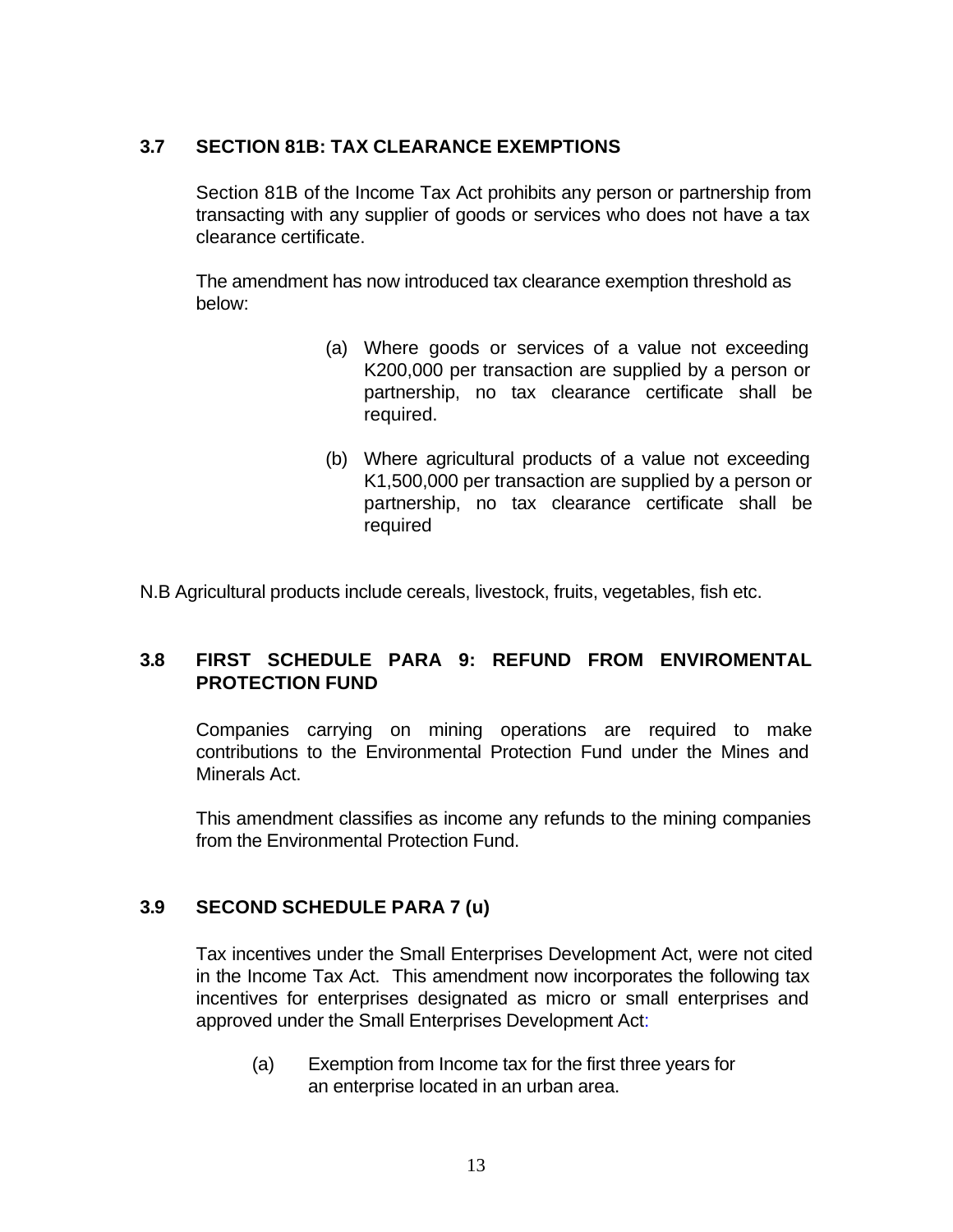(b) Exemption from Income tax for the first five years for an enterprise located in a rural area

Rural area is defined as "any area which is not an area declared or deemed to have been declared an area of any city or municipality under the Local Government Act (Cap 281) but excluding the area declared to be the area of the Kafue township under the said Act".

### **3.10 SECOND SCHEDULE PARA 7 (y)**

This amendment exempts the taxation of dividends earned by individuals from a company listed on the Lusaka Stock Exchange.

### **3.11 SECOND SCHEDULE PARA 7 (z)**

This amendment exempts the taxation of dividends declared by companies assembling motor vehicles, motorcycles and bicycles. The exemption is limited to a period of five years starting from the date of the initial declaration of dividends.

### **3.12 SECOND SCHEDULE PARA 7 (aa)**

The amendment exempts the taxation of dividends declared by companies approved under the Small Enterprises Development Act for a period of five years from the date of first declaration.

### **3.13 FIFTH SCHEDULE PARA (22)(8)**

Companies carrying on mining operations are required to restore and rehabilitate the environment. The cost incurred in restoring and rehabilitating the environment was not allowed as a deduction under the Income Tax Act.

This amendment allows as a deduction the actual costs incurred on rehabilitation and restoration works or contributions made to the Environmental Protection Fund. The actual contributions to the Fund will only be allowed as a deduction upon proof of payment.

### **3.14 FIFTH SCHEDULE PARA (23)**

This amendment removes any reference to the words "any Zambia Consolidated Copper Mining Company" wherever they appear and substituting them with the words "any mining company holding a large-scale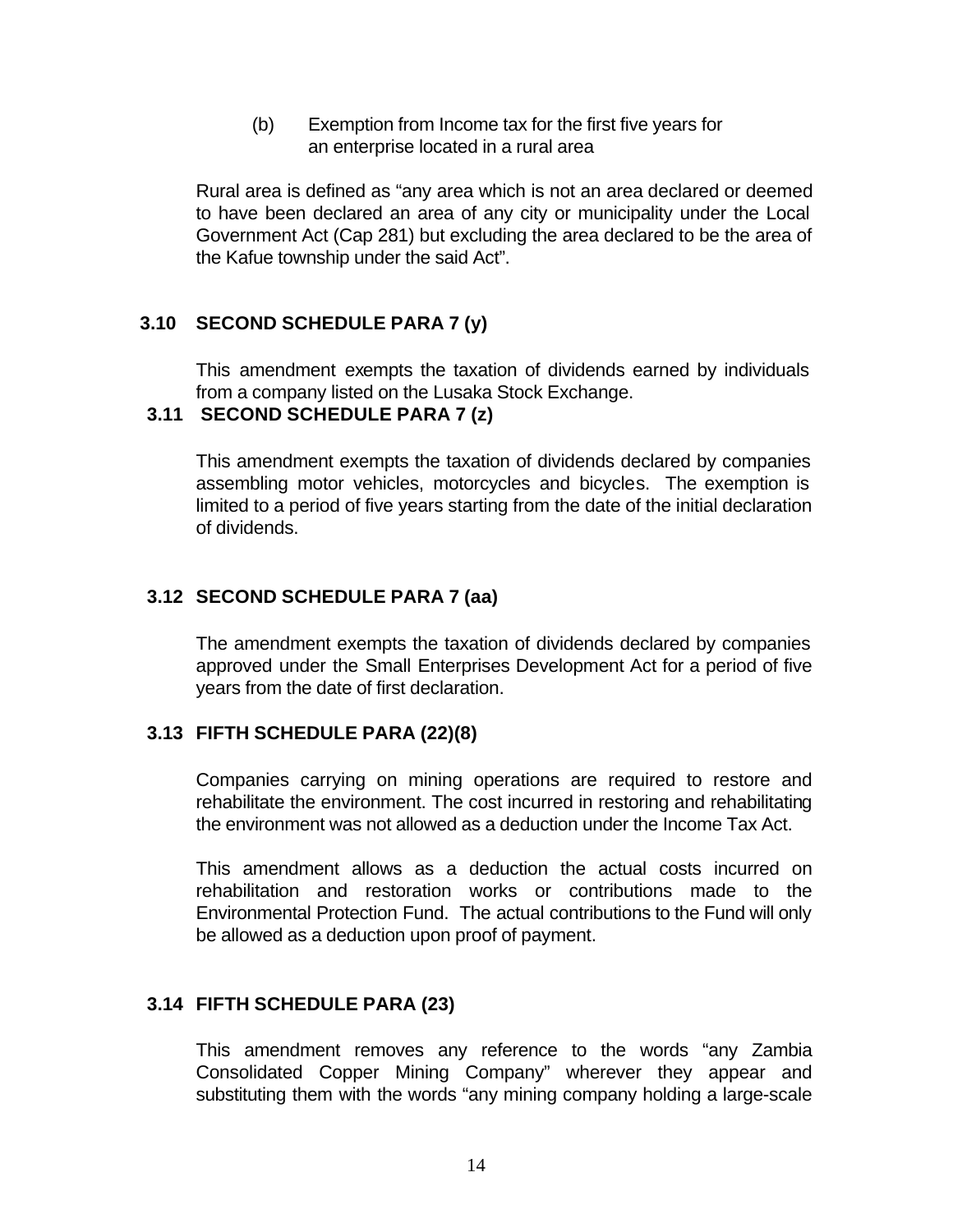mining licence issued under the Mines and Minerals Act and carrying on the mining of base metals".

### **3.15 CHARGING SCHEDULE CLAUSE (c), (d), (e) AND (f) OF SUBPARAGRAPH 1 OF PARAGRAPH 2**

The amendment increases the annual tax-free income threshold for individuals from K3,360,000 to K3,840,000.

This means that an individual who earns up to K320,000 per month or K3,840,000 per annum shall not pay income tax.

The income of an individual is taxed as follows:

| <b>Income Bands</b>                       | <b>Rates</b> |
|-------------------------------------------|--------------|
| First K3,840,000                          | @ 0%         |
| Between K3,840,001 and up to K13,698,240  | @ 30%        |
| Between K13,698,241 and up to K68,466,240 | @ 35%        |
| Above K68,466,240                         | @ 37.5%      |

### **3.16 CHARGING SCHEDULE CLAUSE (d) SUBPARAGRAPH 1 OF PARAGRAPH 3**

This amendment lowers the upper tax rate for banks from 45% to 40%. The income of banks is taxed as follows:

The first K250,000,000 @ 35% Above K250,000,000 @ 40%

### **3.17 CHARGING SCHEDULE CLAUSE (e) SUBPARAGRAPH 1 OF PARAGRAPH 3**

This amendment provides for a 25% company tax rate for any mining company holding a large-scale mining licence issued under the Mines and Minerals Act and carrying on the mining of base metals.

### **3.18 CHARGING SCHEDULE CLAUSE (c) OF SUB PARAGRAPH 1 OF PARAGRAPH 6**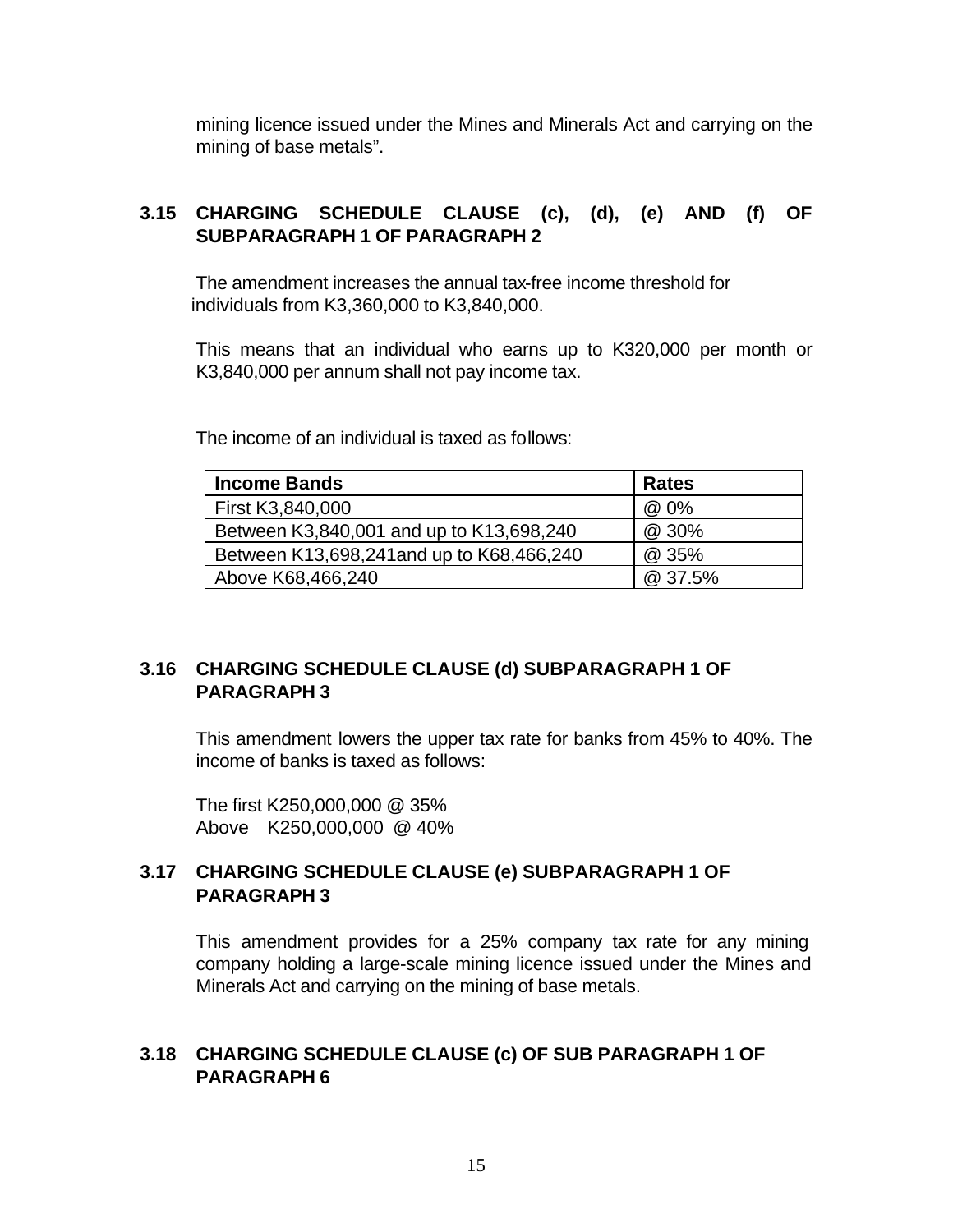This amendment provides for a 0% withholding tax rate on dividends paid by any mining company holding a large-scale mining licence issued under the Mines and Minerals Act and carrying on the mining of base metals.

### **3.19 CHARGING SCHEDULE SUB PARAGRAPH 4 OF PARAGRAPH 7**

This amendment provides for a 0% withholding tax rate on interest, royalties or management fees paid by any mining company holding a large-scale mining licence issued under the Mines and Minerals Act and carrying on the mining of base metals to its shareholders or affiliates or any lender of money.

### **4.0 COMMENTARY ON AMENDMENTS TO THE MINES AND MINERALS ACT**

### **4.1 SECTION 1: TITLE AND COMMENCEMENT**

The amendments to the Mines and Minerals Act shall come into effect on  $1<sup>st</sup>$ April 2006.

### **4.2 SECTION 2: DEFINITIONS**

The amendment removes the definition of " Former Zambia Consolidated Copper Mining Company" and introduces a definition of "base metal".

*"Base metal*" means a non- precious metal that is either common or more chemically active, or both common and chemically active and includes iron, copper, nickel, aluminium, lead, zinc, tin, magnesium, cobalt, manganese, titanium, scandium, vanadium and chromium.

### **4.3 SECTION 2: DEFINITIONS**

The amendment introduces the definition of "Commissioner-General."

"Commissioner-General" means Commissioner-General appointed under the Zambia Revenue Authority Act.

### **4.4 SECTION 66(1): ROYALTIES**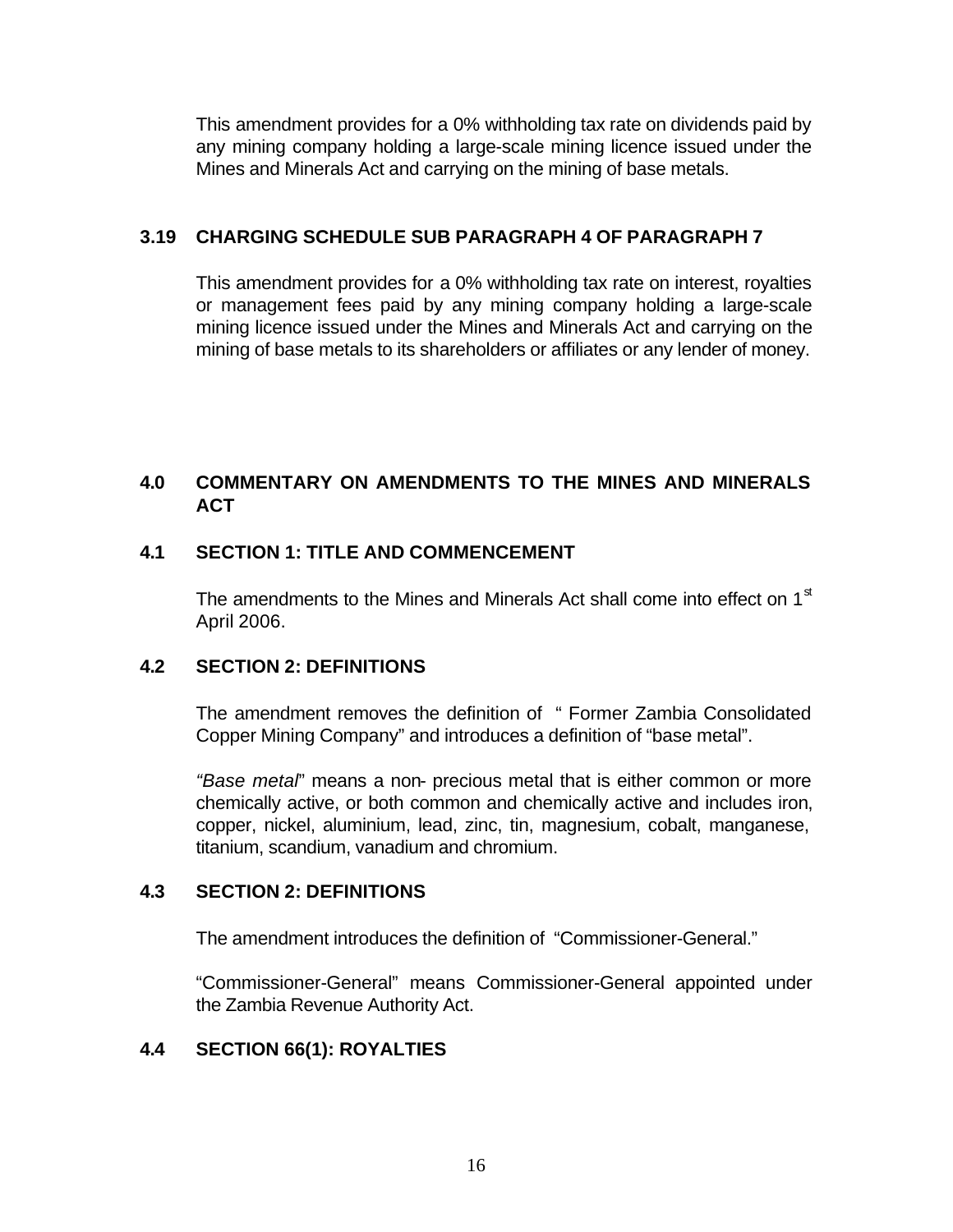This amendment provides for a 0.6% mineral royalty rate for any mining company holding a large-scale mining licence and carrying on the mining of base metals.

| Category                                                                                                                                      | <b>Mineral Royalty Rate</b> |
|-----------------------------------------------------------------------------------------------------------------------------------------------|-----------------------------|
| Holder of a large scale mining licences and<br>carrying on mining of base metals                                                              | 0.6%                        |
| Holder of a gemstone licence or small scale<br>mining licence or an artisan mining right to mine<br>gemstones, base metals or precious metals | 5%                          |
| Holder of any other mining licence                                                                                                            | 2%                          |

### **Mineral royalty is charged as follows:**

#### **Computation of mineral royalty**

The computation of mineral royalty is based on the gross value of minerals produced.

"Gross value," means the realized price for a sale free on board (FOB) at the point of export from Zambia or point of delivery within Zambia.

### **4.5 SECTION 66(2): ROYALTIES**

The amendment specifies that mineral royalty is due and payable within 14 days after the end of the month in which the sale of minerals is done.

N.B a penalty of 5 % per month or part thereof is charged on late payments of mineral royalty as provided for in Sec 78 of the Income Tax Act. Further, interest is levied on overdue payments.

### **4.6 SECTION 66A: ROYALTIES**

The amendment specifies that monthly mineral royalty returns are due within 14 days after the end of the month.

N.B a penalty of K180,000 for individuals or K360,000 for companies is charged per month or part thereof for failure to submit a monthly mineral royalty return.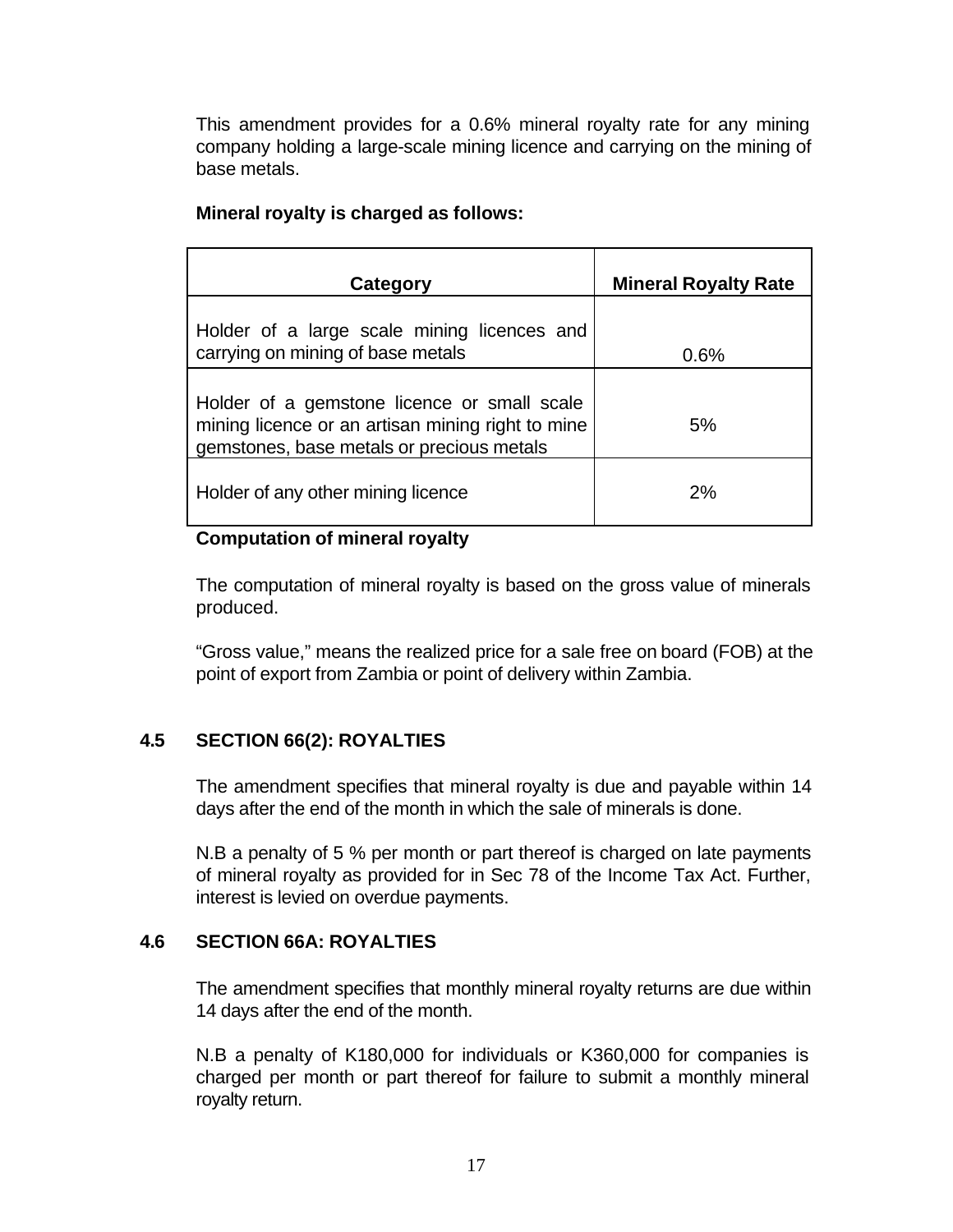### **5.0 OTHER MATTERS**

### **5.1 TAXATION OF BENEFITS**

### **(i) Payment of employees' bills**

Where an employer, discharges the liability of an employee by paying, his or her rent, electricity, telephones, water bills, school fees or association and club membership fees etc., the employer is required to add such payments to the employee's emoluments and deduct tax under PAYE.

### **(ii) Benefits that cannot be converted into Cash**

Benefits, which cannot be converted into cash, are not taxable on employees. However, no deduction in respect of the cost of providing the benefit may be claimed by the employer (section 44(L)).

(a) In the case of free residential accommodation provided by an employer in a house owned or leased by the employer, the cost to be disallowed in the employer's tax computation is 30% of the taxable income paid to the employee.

Payments for utilities such as electricity, telephones, water bills, security and similar payments are not included in the meaning of free residential accommodation.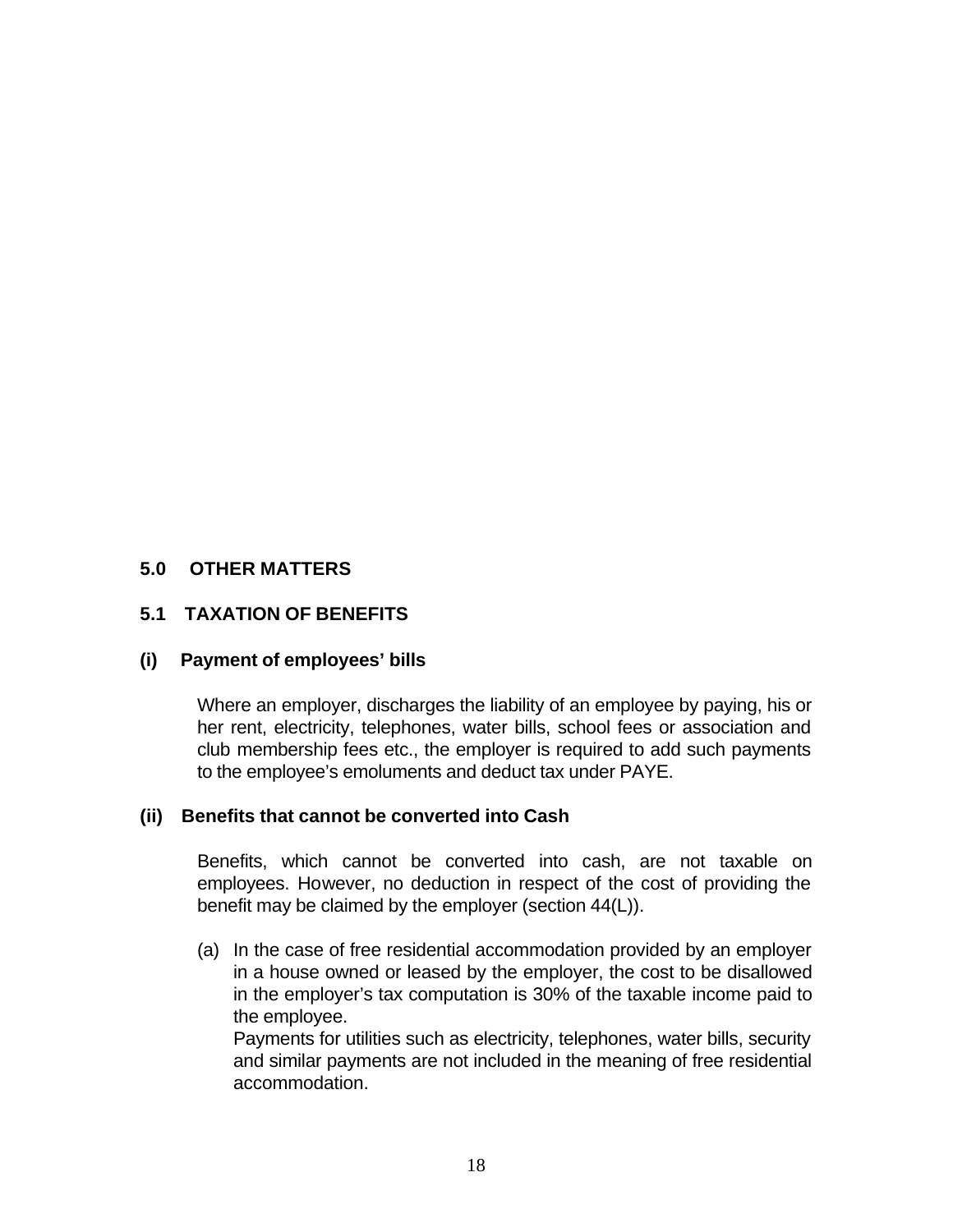- (b) In the case of the provision of motor vehicles to employees on a personal-to-holder basis, the benefit to be disallowed in the employer's tax computation is as follows:
	- (i) Luxury cars (2800cc and above) K20,000,000 per annum.

Other cars

- (ii) (above 1800cc and below 2800cc): K15,000,000 per annum.
- (iii) (below 1800 cc) K9,000,000 per annum

N.B. A personal - to - holder vehicle means a vehicle provided for an employee's personal use and usually involves payment by the employer of all the expenses associated with running and maintaining the vehicle.

### (iii) **Cash Benefits paid in the form of Allowances.**

All cash benefits paid in the form of allowances are taxable on the employee under PAYE.

Examples of such cash benefits are:

- Education allowance;
- Housing allowance;
- Transport allowance
- Domestic Utility allowances e.g. for electricity, telephone, and water.
- Commuted car allowance
- Settling in allowance

# **5.2 EMOLUMENTS THAT ARE NOT SUBJECT TO PAYE**

The following emoluments are exempt or otherwise not chargeable to income tax and, consequently, need not be included in the chargeable emoluments from which PAYE tax is to be deducted:

### (i) **Ex – Gratia Payments:**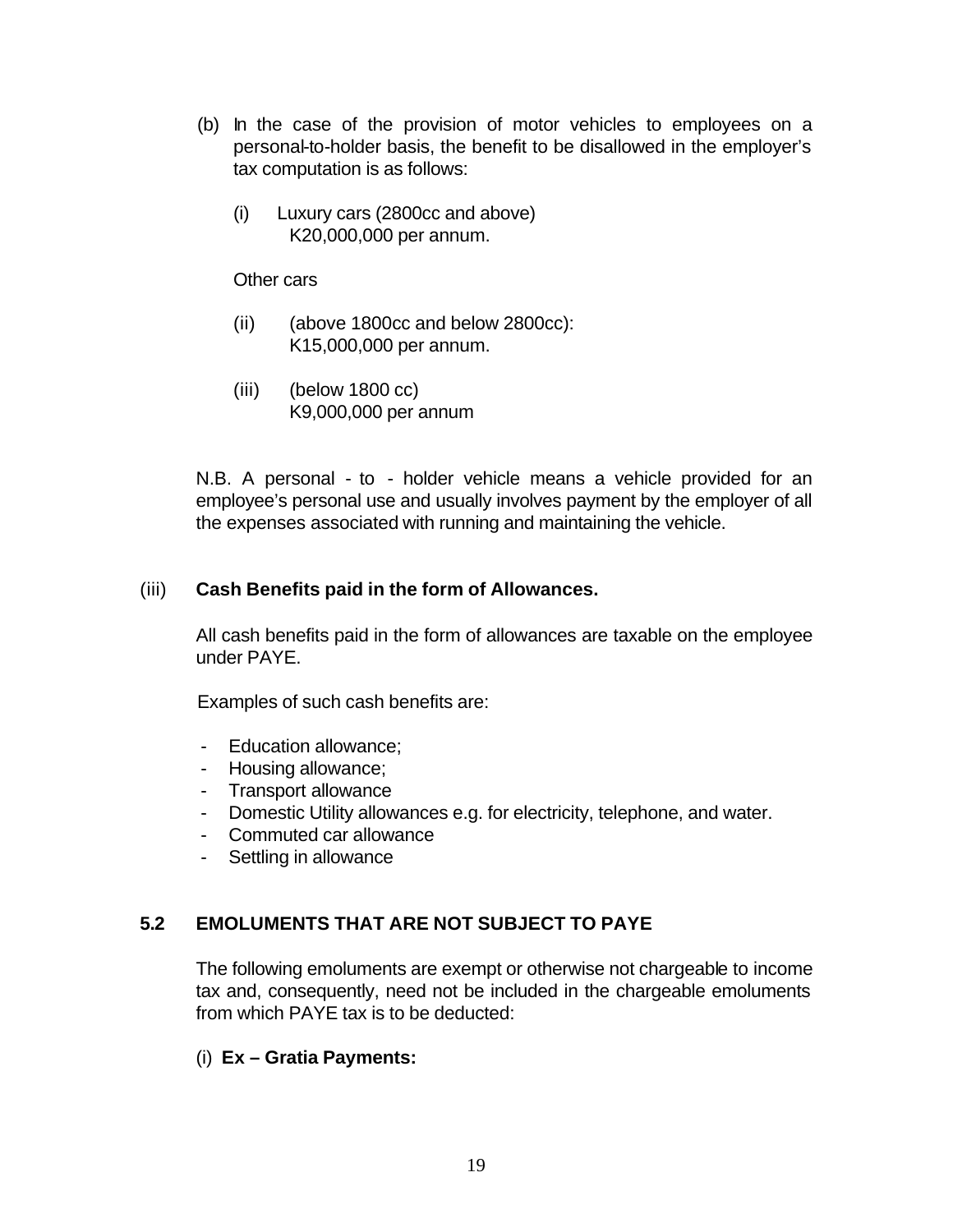A voluntary, non  $-$  contractual, non  $-$  obligatory payment made by an employer to the spouse, child or dependant of a deceased employee is exempt (ITA Para. 7 (t),  $2^{nd}$  Schedule).

(ii) **Labour Day Awards:**

Labour Day awards paid to employees either in cash or in kind are regarded by ZRA as non – taxable.

#### (iii) **Medical Expenses:**

Medical expenses paid or incurred by an employer on behalf of an employee or refunds of actual medical expenses incurred by an employee are exempt (S.I No. 104 of 1996).

### (iv) **Funeral Expenses:**

Funeral expenses paid or incurred by an employer on behalf of an employee are exempt (S.I. No. 104 of 1996).

### (v) **Sitting Allowances for Councillors:**

Payments by Local Authorities to councillors as Sitting Allowances are exempt (ITA 2<sup>nd</sup> Schedule Para. 7(s)).

### **5.3 TAX TREATMENT OF EXPENSES INCURRED ON ENTERTAINMENT, HOSPITALITY AND GIFTS**

Expenses incurred in entertainment, hospitality and gifts are not allowable, subject to the following exceptions:

- a) Where the business is one whose purpose is to provide entertainment or hospitality, e.g. hotels, restaurants, cinemas and theatres, the cost of providing these services is allowable.
- b) Where the entertainment is provided free with the purpose of obtaining publicity to the general public, e.g. free seats for critics at a cinema, this is allowable.
- c) Where an employer provides entertainment or hospitality for employees, e.g. meals, accommodation etc. on business trips or a Christmas party for employees, this is allowable.
- d) Where a person gives gifts which bear an advertisement for the donor, e.g. calendars, pens, ashtrays, spirits, food, etc. and the cost of the gift to any one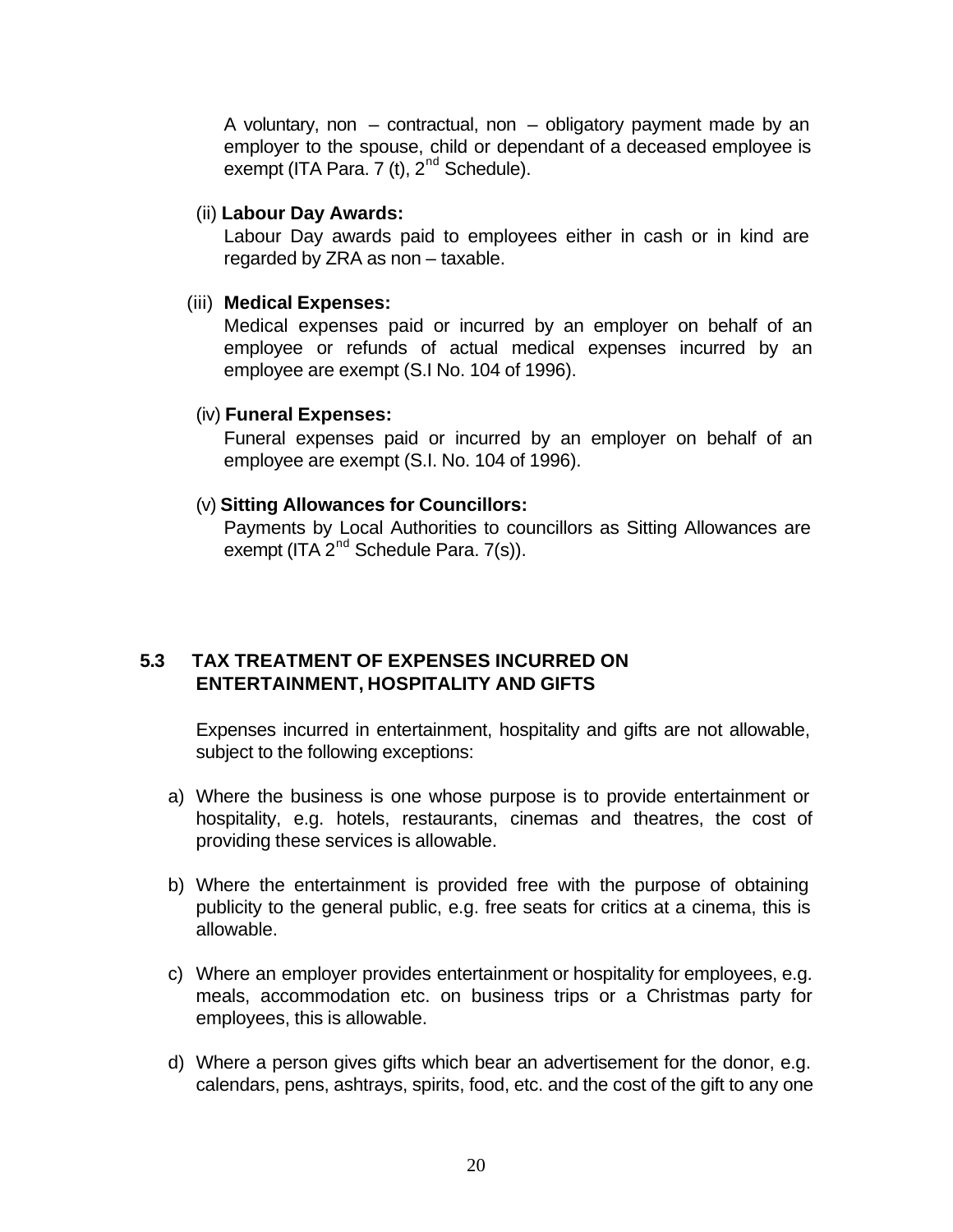person does not exceed K25,000, this is allowable. Costs in excess of K25,000 to the same person would be disallowable.

e) Employees receiving entertainment allowances would be chargeable and the amount would be disallowable to the employer. Where an employer defrays entertainment expenses directly, the cost would be disallowable to the employer but there would be no charge on the employee unless the normal rules as to benefits apply.

### **5.4 TAX TREATMENT OF CANTEEN EXPENSES AND REFRESHMENTS.**

Where the employer incurs expenditure on the provision of refreshments or canteen meals or any other meals (except on business trips) to employees, the benefit arises in the hands of the employees.

As the benefit cannot be converted into money's worth, it is not taxable on the employee.

Under the provisions of Section 44(L) of the Income Tax Act, the whole expenditure on refreshments, canteen meals, etc. is disallowable on the employer.

# **5.5 PAYMENTS ON CESSATION OF EMPLOYMENT**

Payments on cessation of employment fall into the following categories;

- (a) Payments made on dismissal or resignation;
- (b) Payments made to an employee at the end of a contract;
- (c) Payments made to an employee on being made redundant;
- (d) Payments made to an employee on retirement; and
- (e) Payments made on termination of employment due to death.

### **(a) DISMISSAL OR RESIGNATION OF AN EMPLOYEE**

Where an employee has been dismissed or resigns, he may receive the following payments:

- Emolument (i.e. salary, wage, overtime, leave pay, commission, bonus, fee etc.)
- Cash in lieu of leave (leave days due but not taken)
- Salary in lieu of notice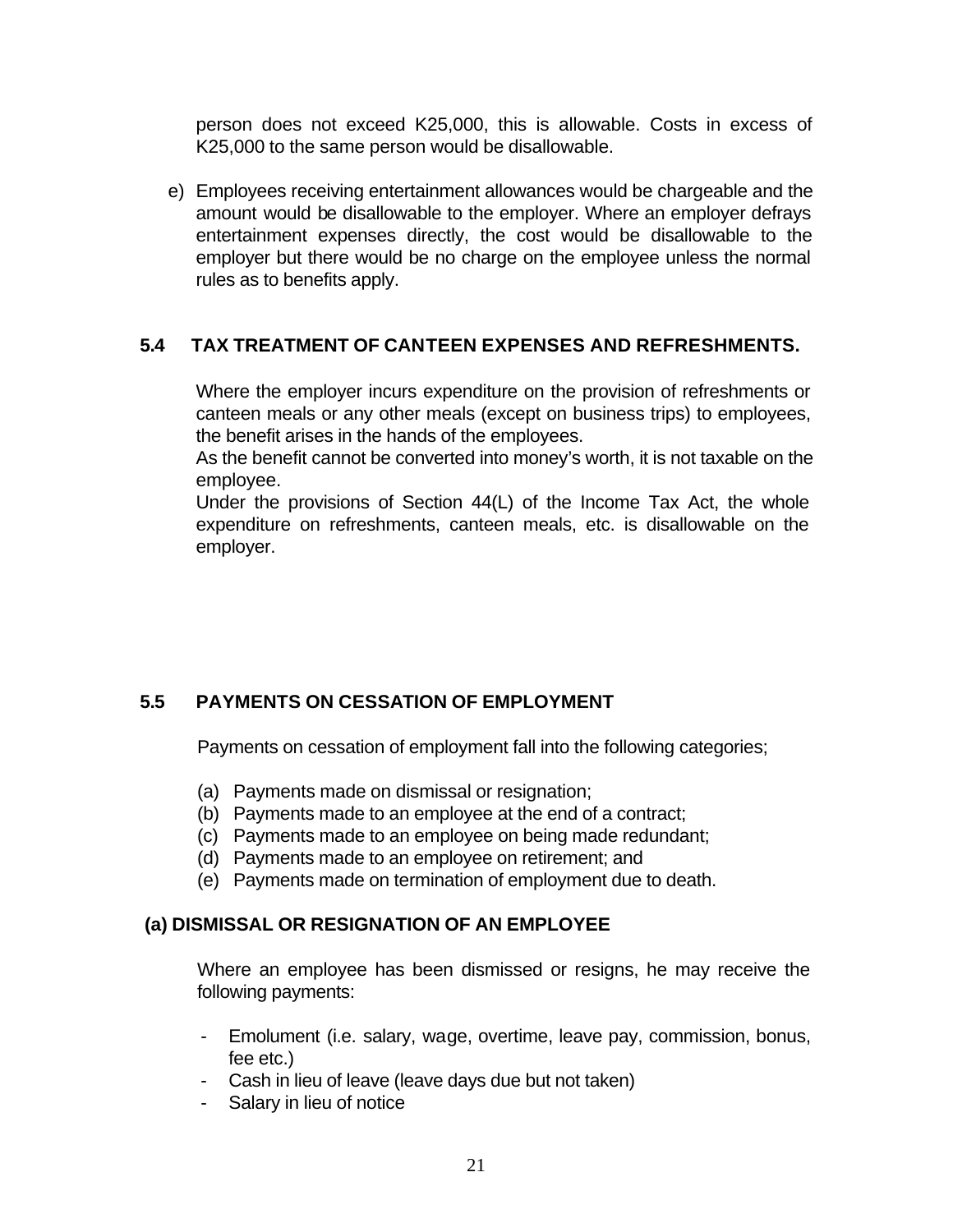- Severance pay

These payments are taxable by reference to the PAYE Tax Tables applicable for the month in which the payment is made and do not qualify for the K10 million exemption under Section 21(5) of the Income Tax Act.

### **(b) EXPIRY OF EMPLOYMENT CONTRACT**

Where employment ceases on the expiry of a contract, the following payments are usually made to the employee:

- (i) Final Salary
- (ii) Gratuity
- (iii) Leave pay
- (iv) Repatriation pay

These payments are taxed as follows:

ß Leave pay, repatriation pay and the salary are added and taxed under PAYE with respect to the tax table applicable for the month in which payment is made.

**Simulary Fratuity paid is taxed at the graduated rates of tax, as follows;** 

| Qualifying gratuity Bands                 | Rates   |
|-------------------------------------------|---------|
| First K3,840,000                          | @ 0%    |
| Between K3,840,001 and up to K13,698,240  | @ 30%   |
| Between K13,698,241 and up to K68,466,240 | @ 35%   |
| Above K68,466,240                         | @ 37.5% |

 Non - qualifying gratuity is added to the salary for the month in which it is paid and taxed with reference to the appropriate P.A.Y.E tax table.

### **(c) REDUNDANCY /RETRENCHMENT**

The following payments may be made to an employee who has either been declared redundant or has been retrenched: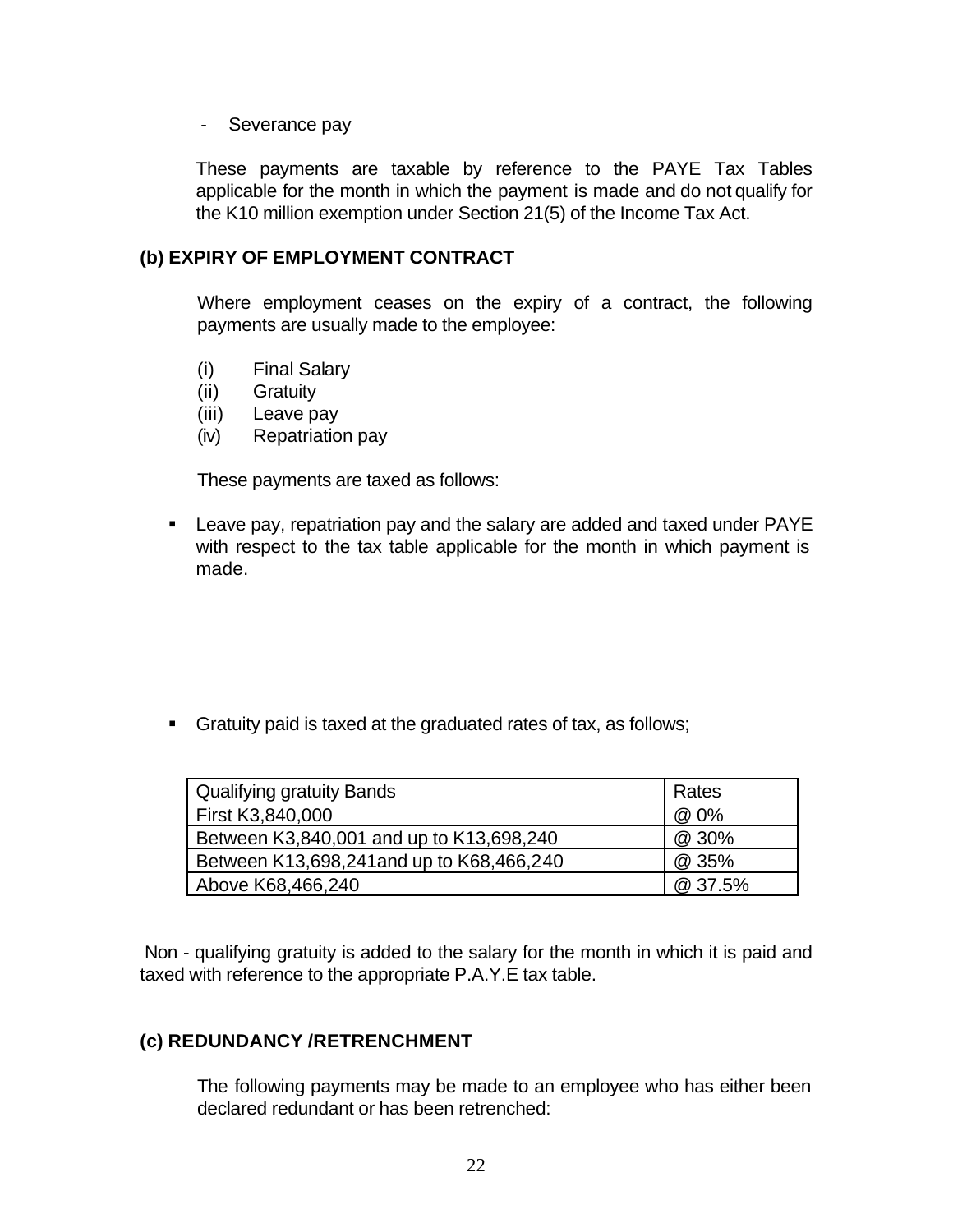- (i) Salary
- (ii) Leave pay
- (iii) Repatriation pay
- (iv) Refund of pension contributions (from an approved pension scheme)
- (v) Salary in lieu of notice
- (vi) Severance pay
- (vii) Accrued service bonuses
- (viii) Compensation for loss of office

The above payments are taxed as follows:

- ß Salary, Leave pay and Salary in lieu of Notice are taxed under PAYE in the month in which they are paid;
- **EXECT** Accrued service bonuses, repatriation pay, severance pay and compensation for loss of office are added together and taxed as follows:

The first K10 million is exempt from tax and the balance is taxed at 10%

- The refund of employee's pension contribution is taxed as a lump sum payment at the rate of 10% (section 82).
- **F** The refunded employer's pension contribution under a defined contribution scheme will be subjected to tax under the PAYE system.

### **(d) EARLY OR NORMAL RETIREMENT**

Where an employee has been retired early or normally, the following payments may be made:

- (i) Salary
- (ii) Leave pay
- (iii) Repatriation pay
- (iv) Pension from an approved pension fund (Fourth Schedule)
- (v) Accrued service bonuses
- (vi) Severance Pay

The above payments are taxed as follows:

**Salary and Leave Pay are taxed under PAYE in the month in which** payment is made.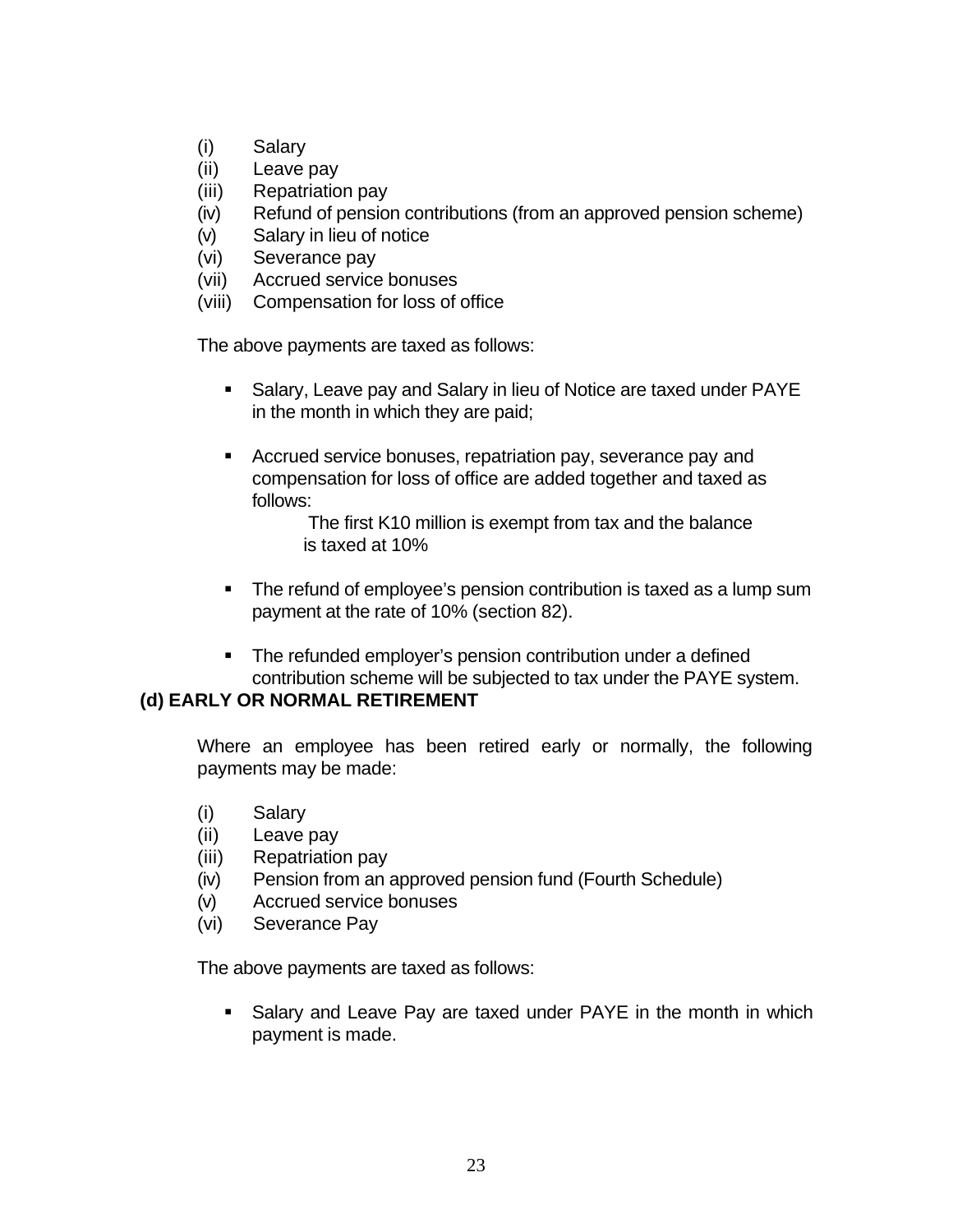- **Repatriation Pay, Severance pay, Accrued Service Bonuses, and** compensation for loss of office are added together and taxed as follows:
- The first K10 million is exempt from tax and the balance is taxed at 10%
- Pension is exempt from tax  $(2^{nd}$  schedule).

# **(e) TERMINATION OF EMPLOYMENT DUE TO DEATH**

The following payments may be made upon the death of an employee:

- (i) Salary
- (ii) Leave pay
- (iii) Gratuity
- (iv) Ex-gratia payment
- (v) Accrued service bonuses

The above payments are taxed as follows:

- The salary up to date of death and leave pay is taxed under PAYE in the month in which payments are made.
- Gratuity is taxed as in paragraph  $4.5(b)$ .
- Ex-gratia payments are exempt from tax.
- Where an employee dies when he is eligible for retirement, the tax treatment of payments made is the same as early or normal retirement in 4.5(d) above.

# **5.6 TAX TREATMENT OF LEAVE PAY AND SALARY IN LIEU OF NOTICE**

All employers should take note that Leave Pay and Salary in Lieu of Notice received on resignation, dismissal, expiry of contract, redundancy or retrenchment, early retirement, or on termination of employment due to death, will not be classified as terminal benefits under section 21(5) of the Income Tax Act. Payments made in such cases should be subjected to tax under PAYE scheme in the normal way.

# **5.7 LUMPSUM PAYMENTS MADE ON MEDICAL GROUNDS**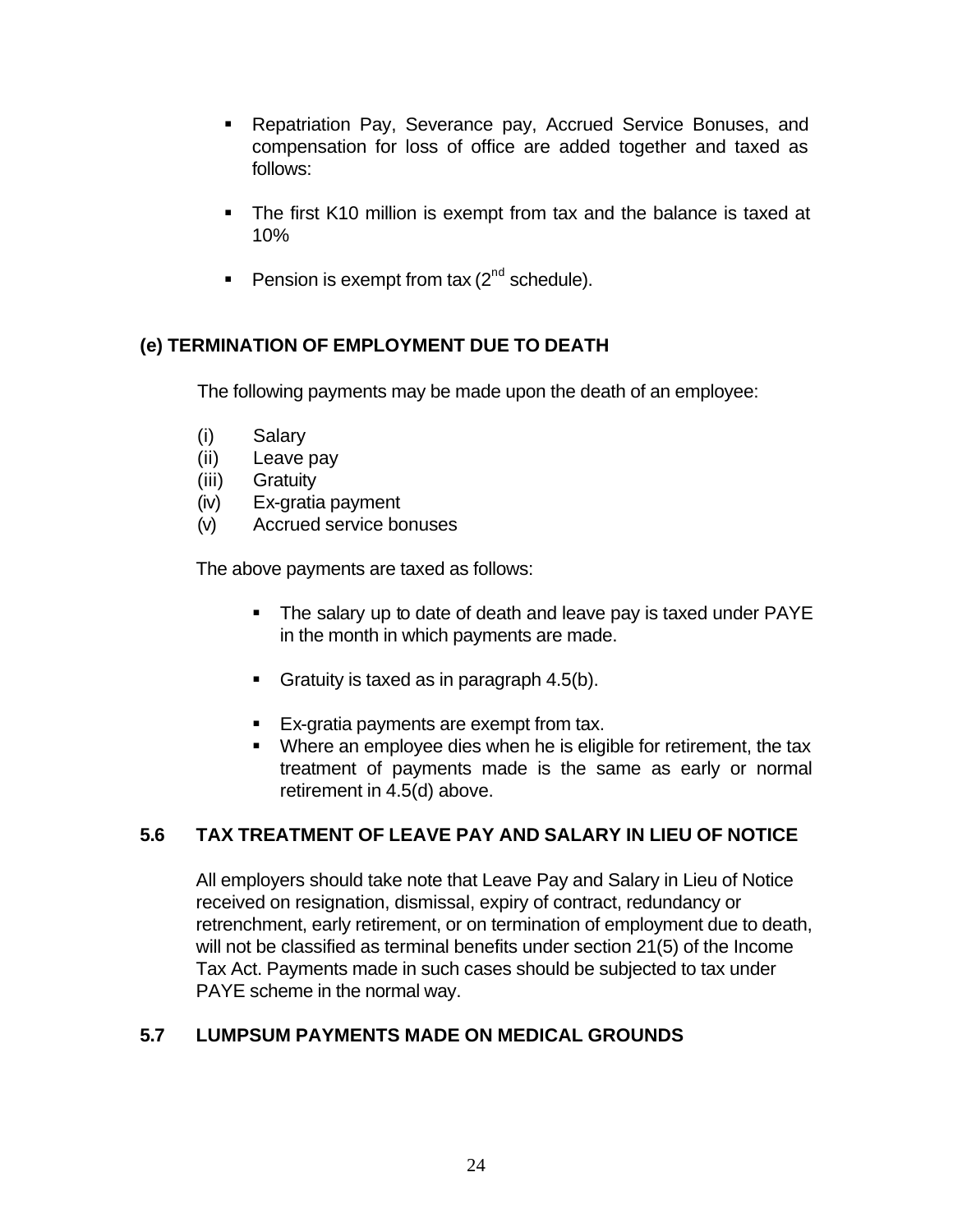Where the employer, on medical advice, determines that an employee is permanently incapable of discharging his duties through infirmity of mind or body, he may terminate the services of an employee.

With effect from  $1<sup>st</sup>$  April 2001, a lump sum payment made to an employee on termination of employment on medical grounds is exempt from tax.

### **5.8 TAX TREATMENT OF SETTLING IN ALLOWANCES**

Settling in allowances, or whatever name called, paid to new employees and employees on transfer constitute emoluments and should be subjected to tax under the PAYE scheme.

### **5.9 SEVERANCE PAY**

In most cases employers make payments of "severance pay" upon the dismissal or resignation of an employee. Payments made in such cases should not be classified as terminal benefits under section 21(5) of the Income Tax Act.

However, where severance pay is paid as part of the package when an employee is retrenched, declared redundant, retires normally or opts for early retirement, the payment should be classified as terminal benefits. The tax treatment is covered under section 21(5) of the Income Tax Act Cap 323.

### **5.10 INCOME TAX RATES**

(a) Personal Income Tax Rates:

Personal Income tax rates, with effect from  $1<sup>st</sup>$  April 2006, are as follows:

| <b>Income Bands</b>                       | Rate $(\%)$ |
|-------------------------------------------|-------------|
| First K3,840,000                          |             |
| Between K3,840,001 and up to K13,698,240  | 30          |
| Between K13,698,241 and up to K68,466,240 | 35          |
| Above K68,466,240                         | 37.5        |

#### (b) Other Tax Rates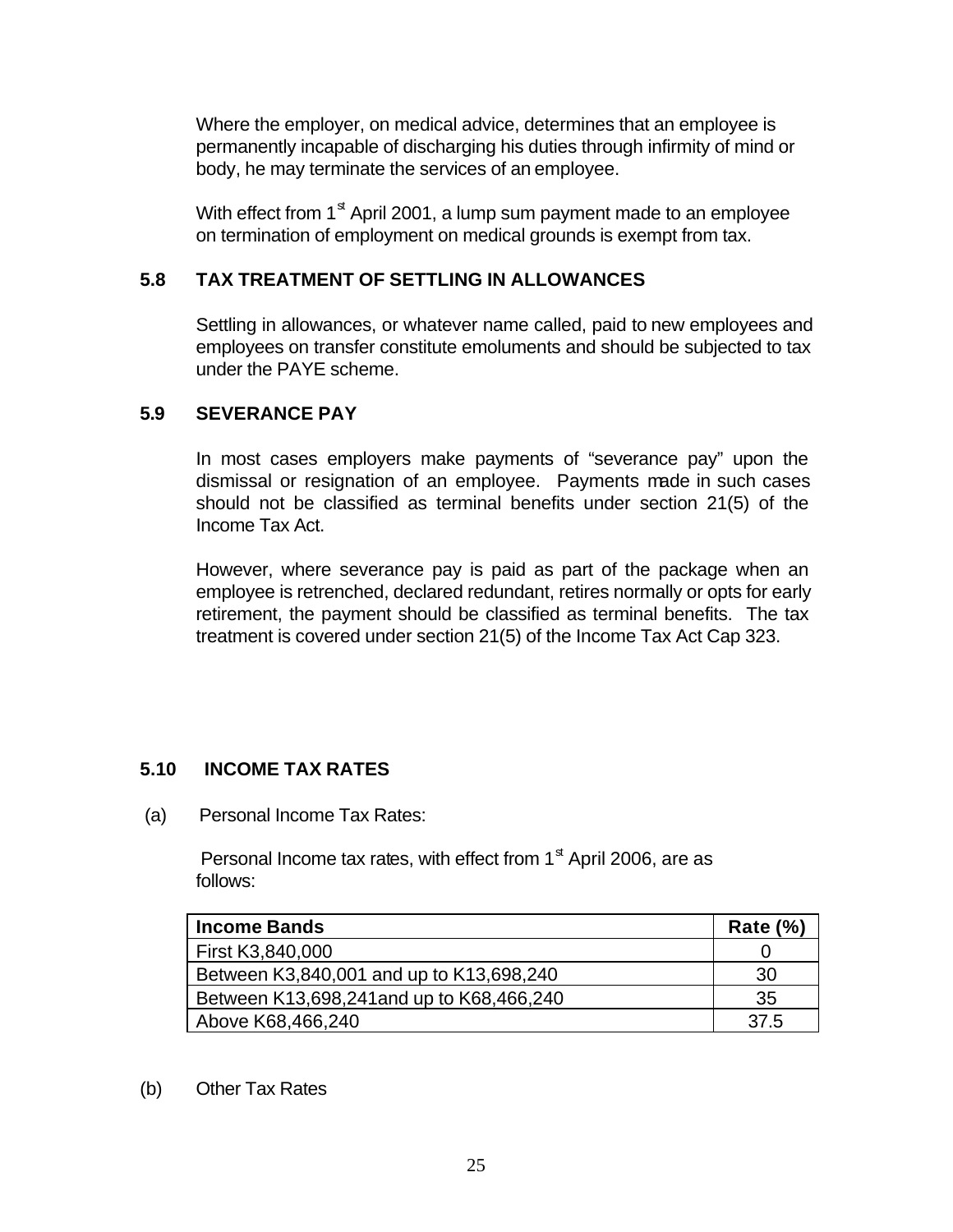| Category                                                                              | Rate $(\%)$                                               |
|---------------------------------------------------------------------------------------|-----------------------------------------------------------|
| Any company holding a large scale mining licence carrying on<br>mining of base metals | 25                                                        |
| <b>Other Mining companies</b>                                                         | 35                                                        |
| Manufacturing & other companies                                                       | 35                                                        |
| Charitable organisations (on income from business)                                    | 15                                                        |
| Farming                                                                               | 15                                                        |
| Non traditional exports                                                               | 15                                                        |
| Chemical manufacture of fertilizer                                                    | 15                                                        |
| Trusts, deceased or bankrupt estates                                                  | 35                                                        |
| Rural enterprises                                                                     | Tax<br>chargeable<br>reduced by<br>$1/7$ for $5$<br>vears |
| Banks: First K250,000,000<br>Above K250,000,000                                       | 35<br>40                                                  |

(c) Withholding Tax Rates for holders of large scale mining licence and carrying on mining of base metals

| Category                                                      | <b>Rate (%)</b> |
|---------------------------------------------------------------|-----------------|
| Interest, royalties or management fees payable to affiliates, |                 |
| shareholders or any lender of money                           |                 |
| <b>Dividends</b>                                              |                 |
| Rents                                                         | 15              |
| Commissions                                                   | 15              |
| royalties or management payable to persons other than         | 15              |
| affiliates and shareholder                                    |                 |
| Non resident contractors                                      | 15              |
| Public Entertainment Fees (Non residents and it is final tax) | 15              |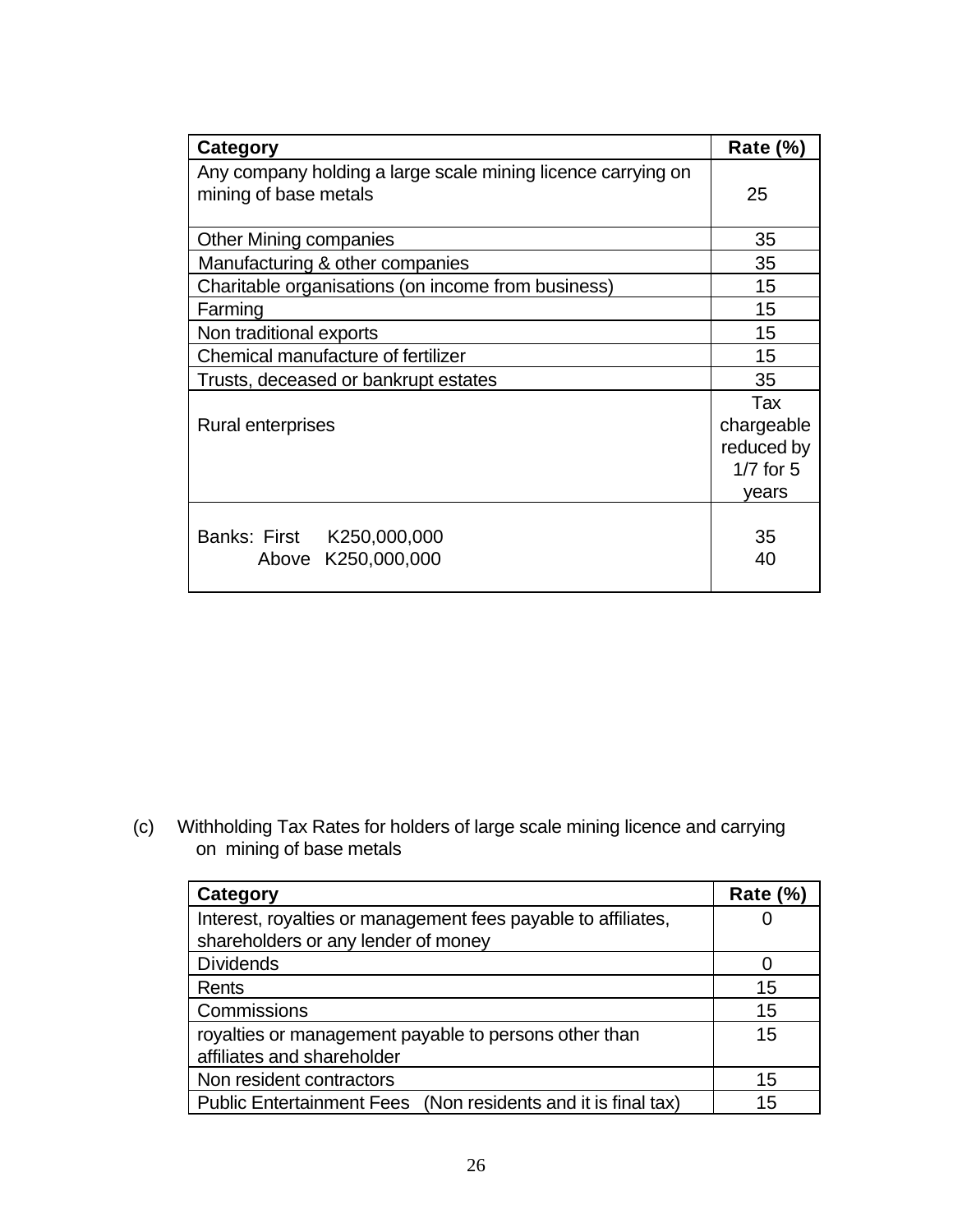(d) Other Withholding Tax Rates

| Category                                                            | Rate $(\%)$ |
|---------------------------------------------------------------------|-------------|
| Dividends for individuals and companies (final tax)                 | 15          |
| Interest on GRZ bonds (final tax)                                   | 15          |
| Interest for individuals (earned from bank deposits) K750,000       | 25          |
| p.a. is exempt, (final tax)                                         |             |
| Interest on treasury bills for individuals (final tax)              | 25          |
| Interest on treasury bills for charitable organisations (final tax) | 15          |
| Interest for companies (it is not the final tax)                    | 15          |
| Royalties, Management and Consultancy Fees                          | 15          |
| Rents                                                               | 15          |
| Commissions                                                         | 15          |
| Public entertainment fees (non-residents and it is the final tax)   | 15          |
| Non-resident contractors                                            | 15          |

N.B. When interest is awarded by Courts of Law it is still regard as "i*nterest"* and withholding tax should be deducted in accordance with the appropriate rates as above.

# **6.0 DIRECT TAXES CONTACT ADDRESSES:**

If you have any problems concerning your taxes, please contact the Advice Centres or your nearest Direct Tax Office at the following addresses:

- 1. Advice Centre 2. Assistant Commissioner Private Bag W136 P.O. Box 31926 LUSAKA LUSAKA Tel: 226227/236227 Tel: 221497 Fax 222717
- 3. Assistant Commissioner 4. Assistant Commissioner
- 2<sup>nd</sup> Floor Revenue House Lusaka "A" Tax Office
	-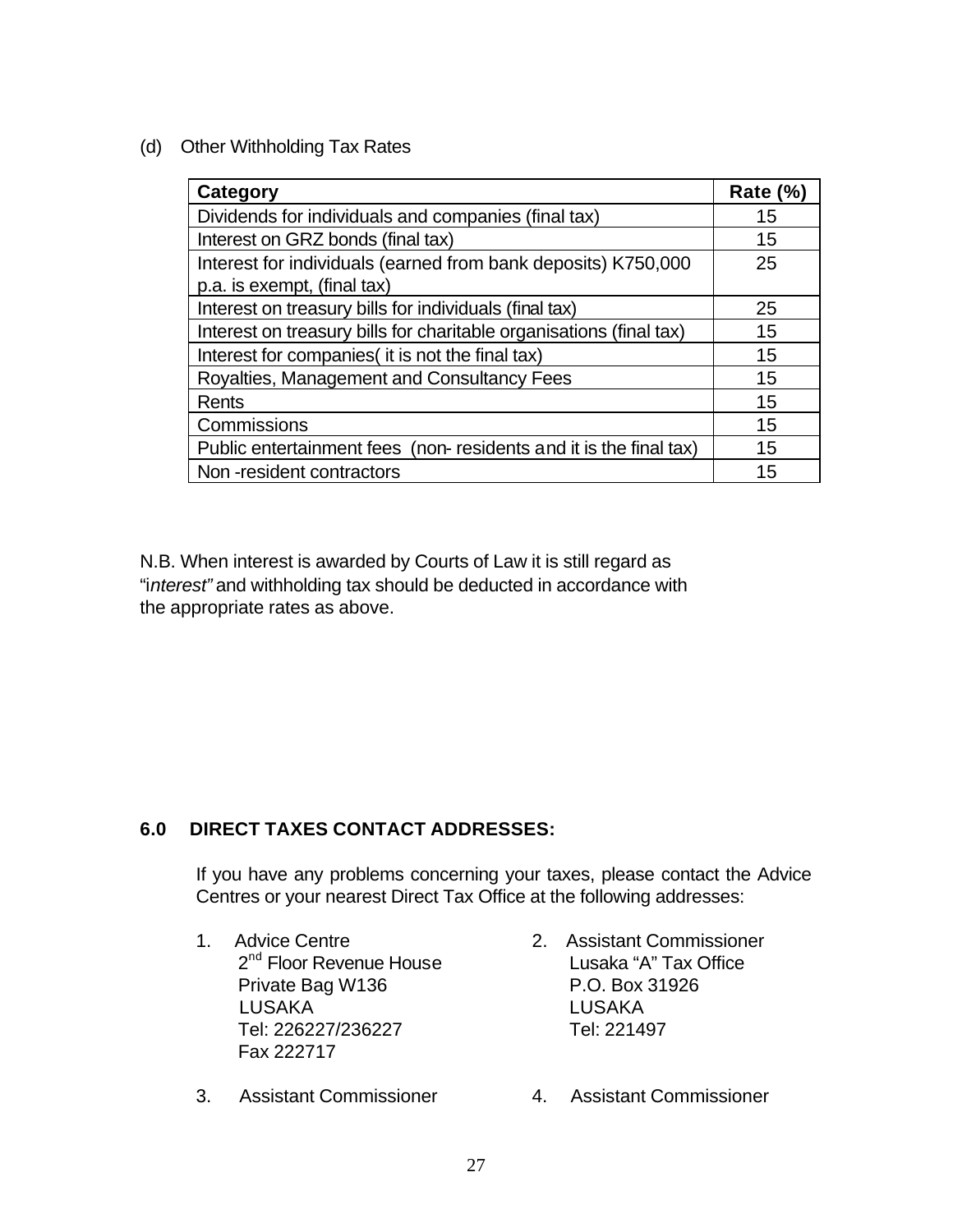P.O. Box 31936 P.O. Box 31988 LUSAKA LUSAKA Tel: 221496 Telefax: 01-236892

- 5. Assistant Commissioner 6. Assistant Commissioner Ndola Tax Office **Kitwe Tax Office**  P.O. Box 70181 P.O. Box 20855 NDOLA KITWE Tel: 02- 614694 Tel: 02-230362 Fax: 02- 614096 Fax:02-229942
- 7. Assistant Commissioner 8. Assistant Commissioner P.O Box 35710 P.O Box 35710 LUSAKA LUSAKA Telefax: 01-224935 Telefax: 01-221493 Fax: 01- 224935
- 9. Station Manager 10. Station Manager KABWE CHIPATA

Lusaka "B" Tax Office Lusaka "C" Tax Office

- 
- Lusaka Taxes Central Unit **International & Coordination**
- Kabwe Tax Office **Chipata Tax Office**  P.O Box 80909 P.O. Box 510632 Telefax: 05-223642 Telefax: 06-221155

- 11. Station Manager 12. Station Manager MONGUNIAN MONGUNIAN MONGUNIAN MONGUNIAN MONGUNIAN MONGUNIAN MONGUNIAN MONGUNIAN MONGUNIAN MONGUNIAN MONGUNIAN MONGU
- 13. Station Manager 14. Station Manager
- Mongu Tax Office Mongu Tax Office P.O. Box 910110 P.O. Box 910110 Telefax: 07- 221380 Telefax: 07-221380
	- Kasama Tax Office Livingstone Tax Office P.O. Box 410728 P.O. Box 60597 KASAMA LIVINGSTONE Telefax: 04- 221810 Telefax: 03-320772